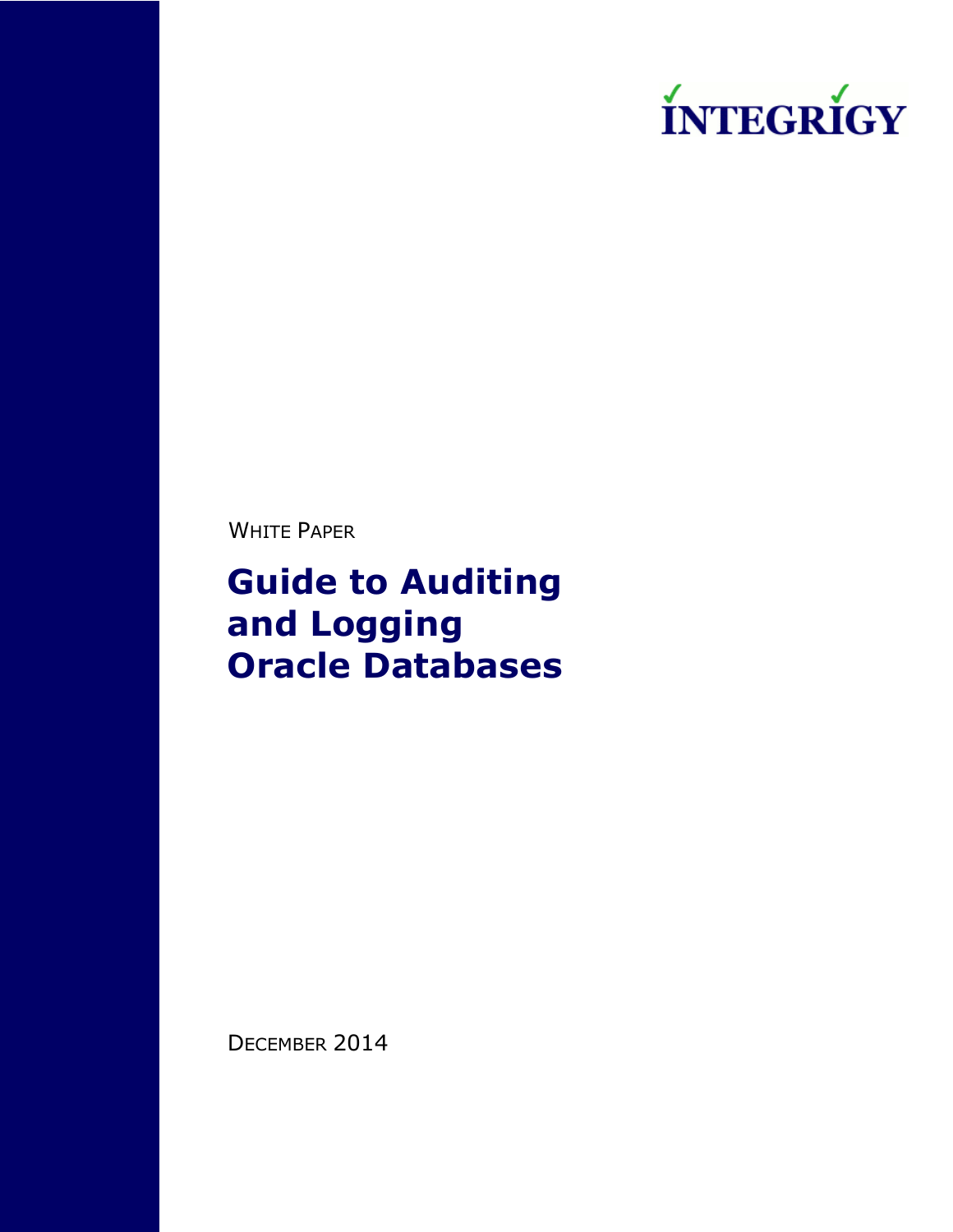# **GUIDE TO AUDITING AND LOGGING ORACLE DATABASES**

Version 1.0 – December 2014

Authors: Michael A. Miller, CISSP-ISSMP and Stephen Kost

If you have any questions, comments, or suggestions regarding this document, please send them via e-mail to [info@integrigy.com.](mailto:info@integrigy.com)

Copyright © 2014 Integrigy Corporation. All rights reserved.

The Information contained in this document includes information derived from various third parties. While the Information contained in this document has been presented with all due care, Integrigy Corporation does not warrant or represent that the Information is free from errors or omission. The Information is made available on the understanding that Integrigy Corporation and its employees and agents shall have no liability (including liability by reason of negligence) to the users for any loss, damage, cost or expense incurred or arising by reason of any person using or relying on the information and whether caused by reason of any error, negligent act, omission or misrepresentation in the Information or otherwise. Furthermore, while the Information is considered to be true and correct at the date of publication, changes in circumstances after the time of publication may impact on the accuracy of the Information. The Information may change without notice.

Integrigy, AppSentry, and AppDefend are trademarks of Integrigy Corporation. Oracle is a registered trademark of Oracle Corporation and/or its affiliates. Other names may be trademarks of their respective owners.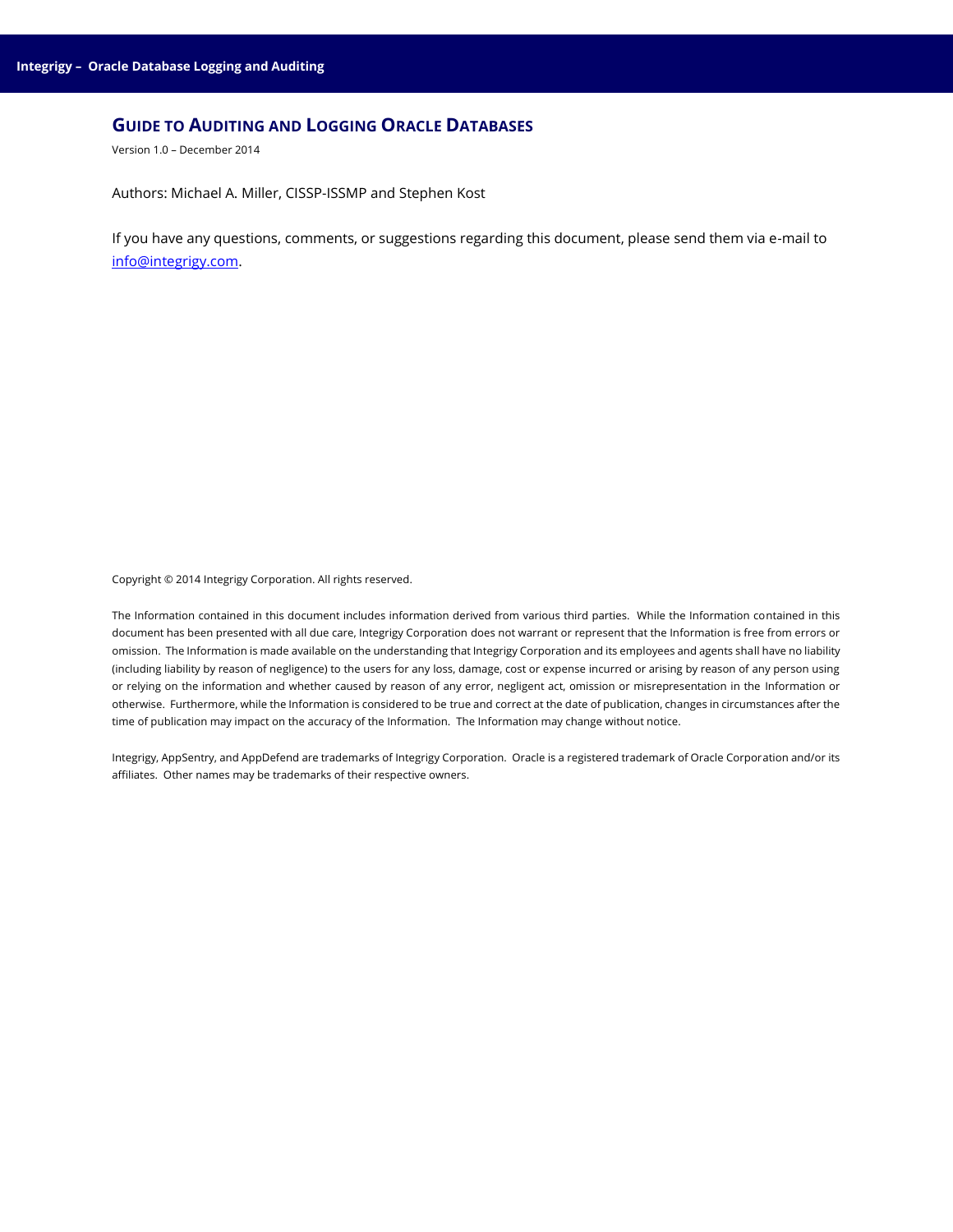# **Table of Contents**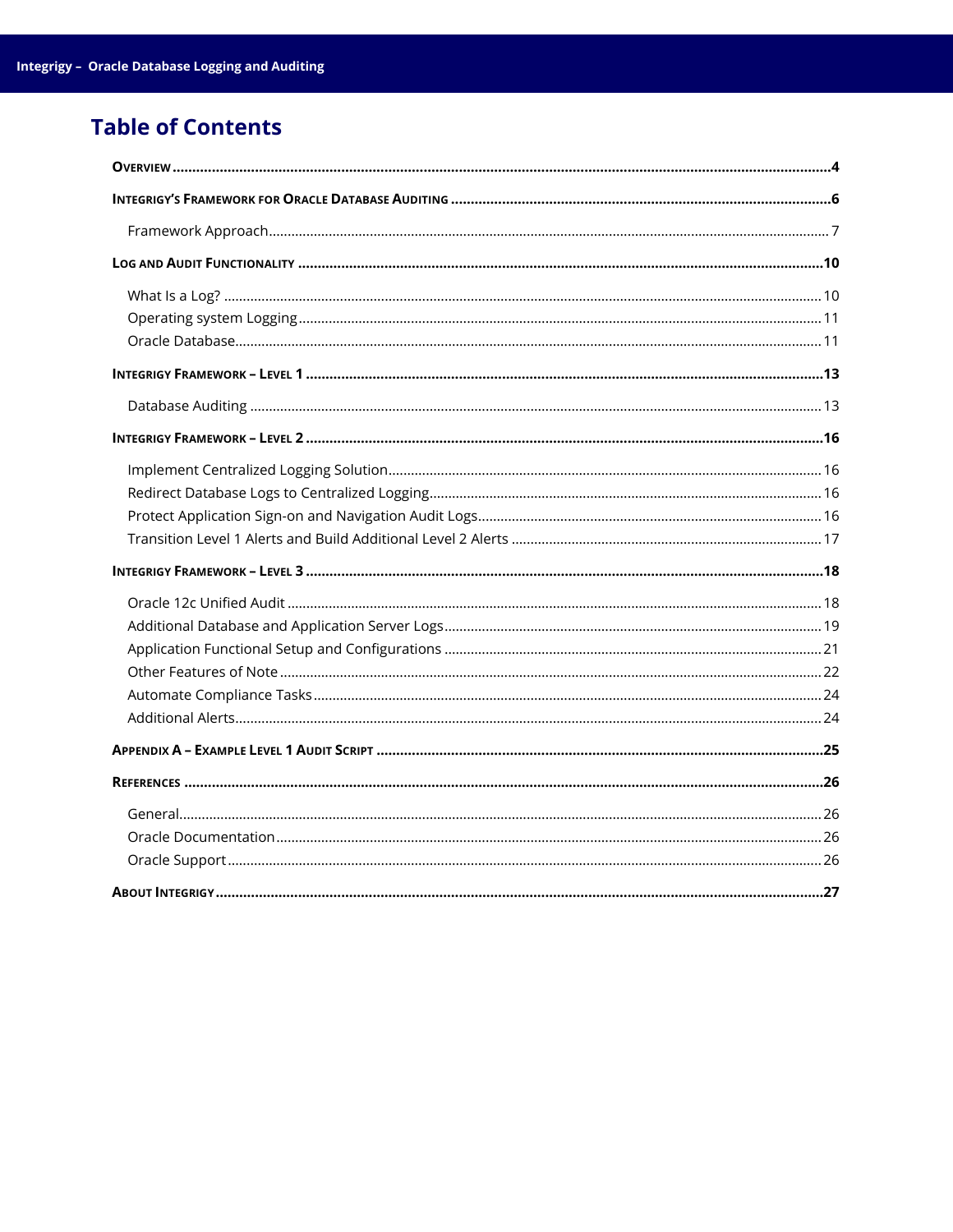# <span id="page-3-0"></span>**OVERVIEW**

Most Oracle databases do not fully take advantage of the auditing and logging features. These features are sophisticated and are able to satisfy most organization's compliance and security requirements.

The default Oracle database installation only provides a basic set of logging functionality. In Integrigy's experience, the implementation of database and application logging seldom exceeds meeting the needs of basic debugging. Most organizations do not know where to start or how to leverage the built-in auditing and logging features to satisfy their compliance and security requirements.

Even organizations already using centralized logging or Security Incident and Event Management (SIEM) solutions, while being more advanced in the Common Maturity Model (CMM), in Integrigy's experience are commonly challenged by the Oracle database's auditing and logging features and functionality.

This guide presents Integrigy's Framework for auditing and logging for Oracle databases. This Framework is a direct result of Integrigy's consulting experience and will be equally useful to both those wanting to improve their capabilities as well as those just starting to implement logging and auditing. Our goal is to provide a clear explanation of the native auditing and logging features available, present an approach and strategy for using these features and a straight-forward configuration steps to implement the approach.

Integrigy's Framework is also specifically designed to help clients meet compliance and security standards such as Sarbanes-Oxley (SOX), Payment Card Industry (PCI), FISMA, and HIPAA. The foundation of the Framework is PCI DSS requirement 10.2.

To make it easy for clients to implement, the Framework has three maturity levels – which level a client starts at depends on the infrastructure and policies already in place.

The three levels are:

- **Level 1** Enable baseline auditing and logging for application/database and implement security monitoring and auditing alerts
- **Level 2** Send audit and log data to a centralized logging solution outside the Oracle Database
- **Level 3** Extend logging to include functional logging and more complex alerting and monitoring

#### **Oracle 12c and Unified Auditing and Pluggable Databases**

Oracle 12c delivers several important new features and functions. Unified Auditing and multi-tenant or pluggable databases are two of the key new Oracle 12c security features. Unified Auditing is free with Enterprise Edition, and Pluggable databases (multi-tenant) requires an additional license.

Integrigy's log and audit Framework can be easily implemented using Oracle 12c. The Framework works with 12c's Unified Auditing, either in Mixed or Purge mode. With regard to pluggable databases, Integrigy's Framework can be implemented either to a single pluggable (tenant) database or to all pluggable databases.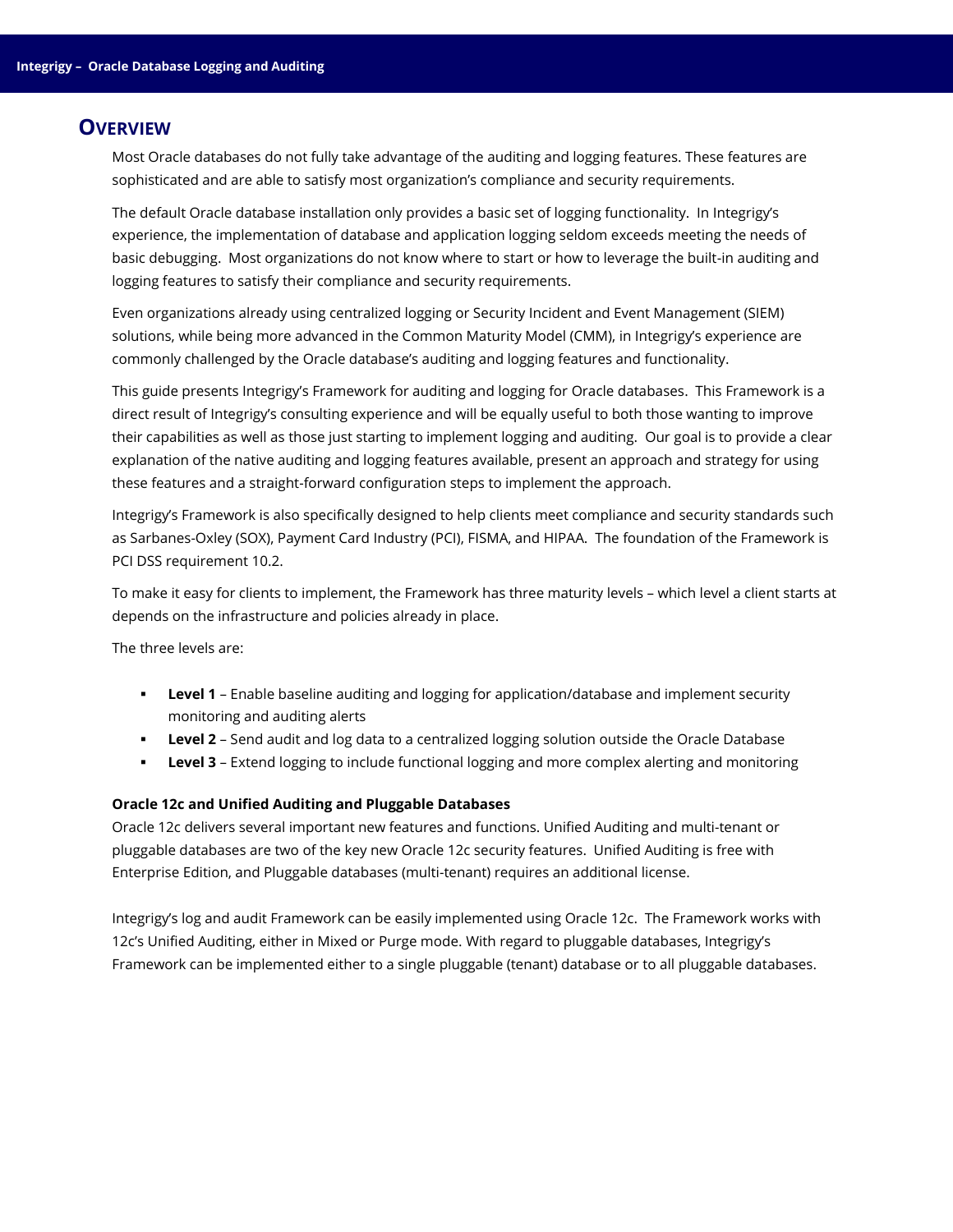#### *Oracle Audit Vault*

Oracle's Audit Vault solution is increasing in popularity having been voted Database Trends and Reader's Choice Best Database Security Solution for 2014<sup>1</sup>. The Oracle Audit Vault provides a comprehensive and flexible monitoring solution by consolidating audit data from Oracle and non-Oracle databases, operating systems, directory, file systems, and application log data.

As a purpose built tool for Oracle security log and audit monitoring, implementing Integrigy's Log and Audit Framework using the Oracle Audit Vault is straight forward and offers compelling advantages, especially if you are using or considering Oracle 12c Unified Auditing. The Oracle Audit Vault is a separately licensed product.

#### *Audience and How to Read This Paper*

The intended audience are Oracle DBAs, application administrators, IT security staff, and internal audit staff. A working technical knowledge of the Oracle Databases is recommended.

<sup>1</sup> Reader's Choice Awards 2014

l

[https://blogs.oracle.com/securityinsideout/entry/oracle\\_audit\\_vault\\_and\\_database1](https://blogs.oracle.com/securityinsideout/entry/oracle_audit_vault_and_database1)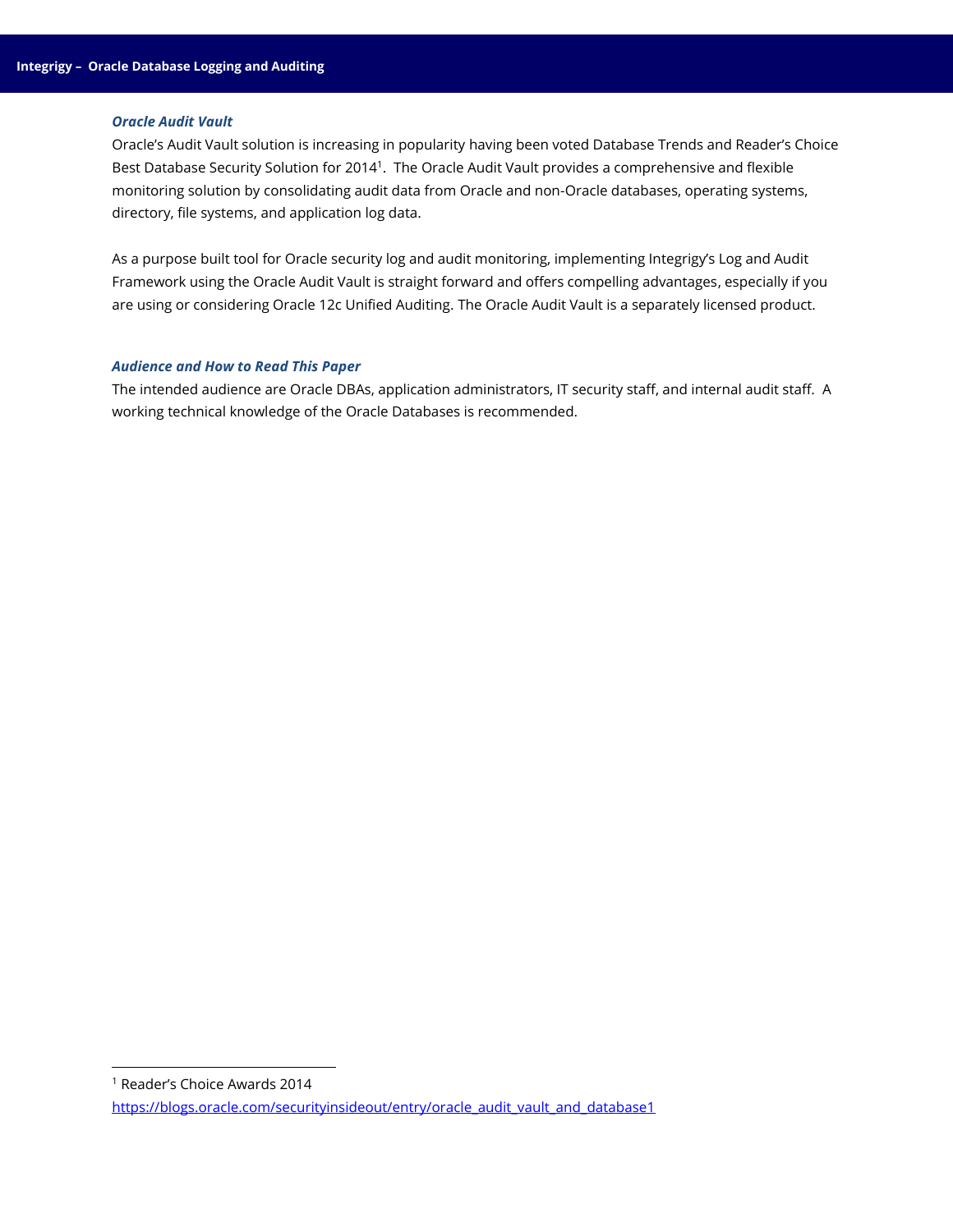# <span id="page-5-0"></span>**INTEGRIGY'S FRAMEWORK FOR ORACLE DATABASE AUDITING**

The Framework is a result of Integrigy's consulting experience and is based on compliance and security standards such as Payment Card Industry (PCI-DSS), Sarbanes-Oxley (SOX), IT Security (ISO 27001), FISMA (NIST 800-53), and HIPAA.

The foundation of the Framework is the set of security events and actions that should be audited and logged in all Oracle databases. These security events and actions are derived from and mapped back to key compliance and security standards most organizations have to comply with. We view these security events and actions as the core set, and most organizations will need to expand these events and actions to address specific compliance and security requirements, such as functional or change management requirements.

Table 1 presents the core set of audits that, if implemented, will serve as a foundation for more advanced security analytics. Implementing these audits will go a long way toward meeting logging and auditing requirements for most compliance and security standards like PCI requirement 10.2. The numbering scheme used in Table 1 will be referenced throughout the document.

| <b>Table 1 - Foundation Events for Logging and Security Framework</b> |                 |            |                  |                    |               |
|-----------------------------------------------------------------------|-----------------|------------|------------------|--------------------|---------------|
| <b>Security Events</b>                                                | <b>PCI</b>      | <b>SOX</b> | <b>HIPAA</b>     | <b>IT Security</b> | <b>FISMA</b>  |
| and Actions                                                           | <b>DSS 10.2</b> | (COBIT)    | (NIST 800-66)    | (ISO 27001)        | (NIST 800-53) |
|                                                                       |                 | A12.3      |                  |                    |               |
| $E1 -$ Login                                                          | 10.2.5          | DS5.5      | $164.312(c)$ (2) | A 10.10.1          | $AU-2$        |
|                                                                       |                 | DS5.6      |                  |                    |               |
|                                                                       |                 | DS9.2      |                  |                    |               |
|                                                                       |                 | DS5.5      |                  |                    |               |
| $E2 - Logoff$                                                         | 10.2.5          | DS5.6      | $164.312(c)$ (2) | A 10.10.1          | $AU-2$        |
|                                                                       |                 | DS9.2      |                  |                    |               |
|                                                                       |                 | DS5.5      |                  | A 10.10.1          |               |
| E3 - Unsuccessful login                                               | 10.2.4          | DS5.6      | $164.312(c)$ (2) | A.11.5.1           | $AC-7$        |
|                                                                       |                 | DS9.2      |                  |                    |               |
| $E4 - Modify$                                                         |                 | DS5.5      |                  |                    |               |
| authentication mechanisms                                             | 10.2.5          | DS5.6      | $164.312(c)$ (2) | A 10.10.1          | $AU-2$        |
|                                                                       |                 | DS9.2      |                  |                    |               |
|                                                                       |                 | DS5.5      |                  |                    |               |
| $E5$ - Create user account                                            | 10.2.5          | DS5.6      | $164.312(c)$ (2) | A 10.10.1          | $AU-2$        |
|                                                                       |                 | DS9.2      |                  |                    |               |
|                                                                       |                 | DS5.5      |                  |                    |               |
| E6 - Modify user account                                              | 10.2.5          | DS5.6      | $164.312(c)$ (2) | A 10.10.1          | $AU-2$        |
|                                                                       |                 | DS9.2      |                  |                    |               |
|                                                                       |                 | DS5.5      |                  |                    |               |
| $E7$ - Create role                                                    | 10.2.5          | DS5.6      | $164.312(c)$ (2) | A 10.10.1          | $AU-2$        |
|                                                                       |                 | DS9.2      |                  |                    |               |
|                                                                       |                 | DS5.5      |                  |                    |               |
| E8 - Modify role                                                      | 10.2.5          | DS5.6      | $164.312(c)$ (2) | A 10.10.1          | $AU-2$        |
|                                                                       |                 | DS9.2      |                  |                    |               |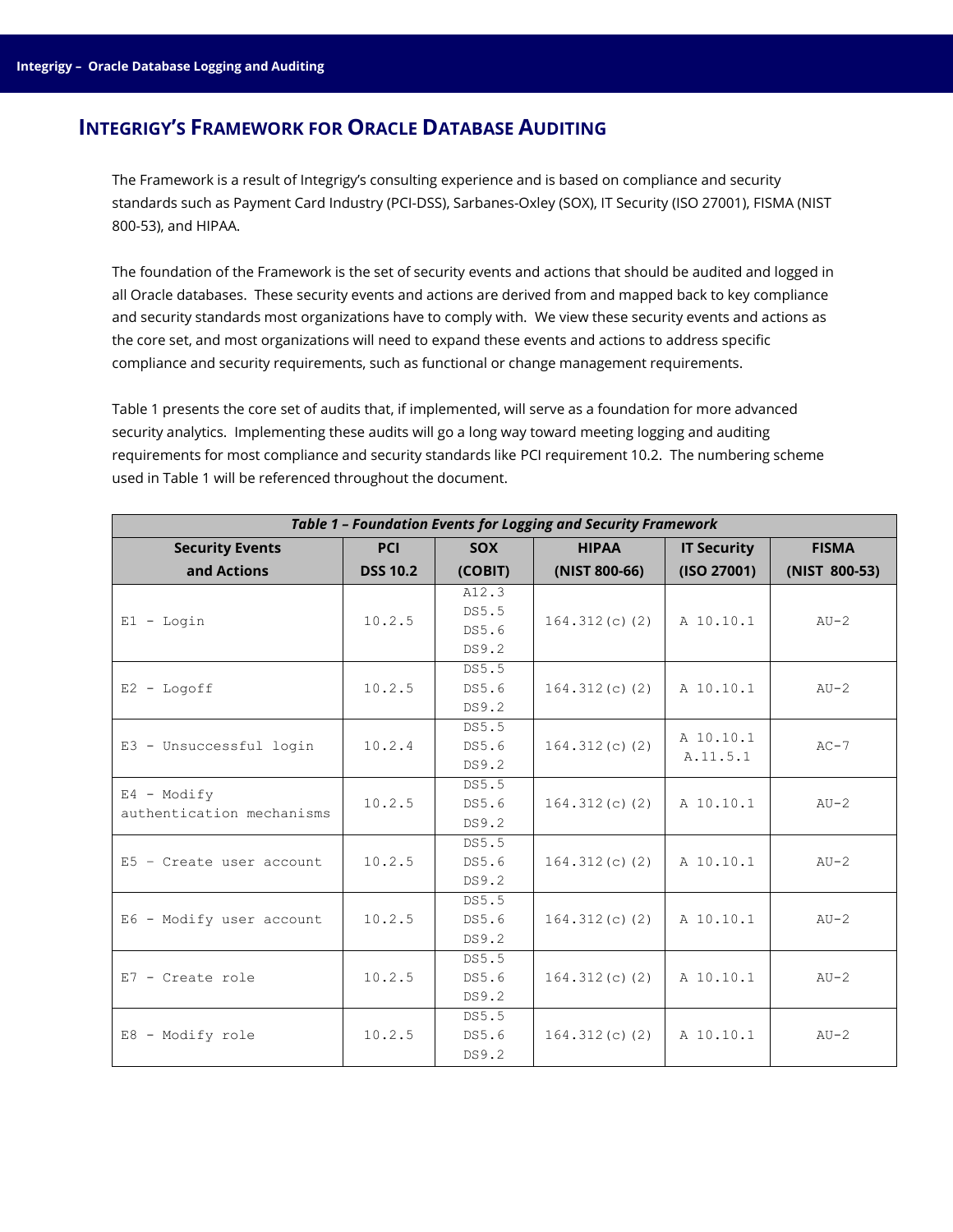| Table 1 - Foundation Events for Logging and Security Framework       |                 |                         |                  |                    |                    |
|----------------------------------------------------------------------|-----------------|-------------------------|------------------|--------------------|--------------------|
| <b>Security Events</b>                                               | <b>PCI</b>      | <b>SOX</b>              | <b>HIPAA</b>     | <b>IT Security</b> | <b>FISMA</b>       |
| and Actions                                                          | <b>DSS 10.2</b> | (COBIT)                 | (NIST 800-66)    | (ISO 27001)        | (NIST 800-53)      |
| $E9 - Grant/revoke$ user<br>privileges                               | 10.2.5          | DS5.5<br>DS5.6<br>DS9.2 | $164.312(c)$ (2) | A 10.10.1          | $AU-2$             |
| $E10 - Grant/revoke role$<br>privileges                              | 10.2.5          | DS5.5<br>DS5.6<br>DS9.2 | $164.312(c)$ (2) | A 10.10.1          | $AU-2$             |
| $E11$ - Privileged commands                                          | 10.2.2          | DS5.5<br>DS5.6<br>DS9.2 | $164.312(c)$ (2) | A 10.10.1          | $AU-2$             |
| $E12$ - Modify audit and<br>logging                                  | 10.2.6          | DS5.5<br>DS5.6<br>DS9.2 | $164.312(c)$ (2) | A 10.10.1          | $AU-2$<br>$AU-9$   |
| $E13 - Objects$ :<br>Create object<br>Modify object<br>Delete object | 10.2.7          | DS5.5<br>DS5.6<br>DS9.2 | $164.312(c)$ (2) | A 10.10.1          | $AU-2$<br>$AIJ-14$ |
| $E14 - Modify$<br>configuration settings                             | 10.2.2          | DS5.5<br>DS5.6<br>DS9.2 | $164.312(c)$ (2) | A 10.10.1          | $AU-2$             |

# <span id="page-6-0"></span>**FRAMEWORK APPROACH**

Integrigy's Framework has three levels of maturity. Not all organizations will start at the same level. Which level a client starts at depends on the infrastructure and policies an organization already has in place. Integrigy's experience is that using this approach will give both specific guidance as well as a vision.

The levels are:

- **Level 1** Enable basic logging and implement a best practices checklists for security monitoring and auditing. Implementation focus is on DBAs and application administrators.
- **Level 2** Send basic log data to a centralized logging solution outside the Oracle Database. Implementation focus is on IT security and internal auditors and their meeting the basic requirements.
- **Level 3** Expand auditing scope and pass additional database logs to a centralized logging solution. Implementation focus is on IT security and internal auditors to meet advanced requirements for compliance and automation. This is commonly done to meet specific requirements for compliance PCI, SOX, HIPAA and ISO 27001.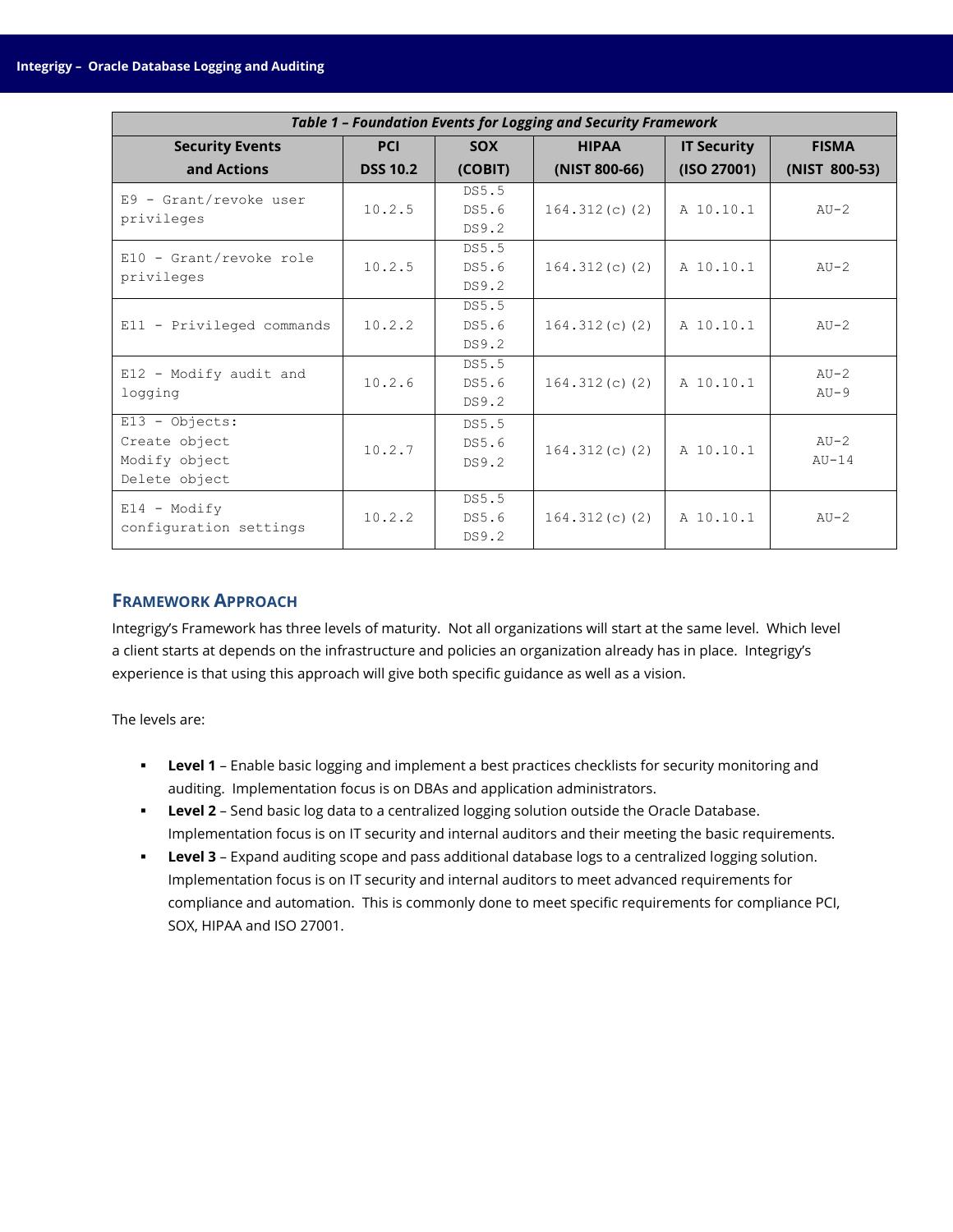

#### *Figure 1 - Integrigy Framework Compared to Common Maturity Model*

#### *Level 1*

The first level focuses on logging and basic monitoring and auditing. Logging, monitoring, and auditing are separate but related disciplines. Logging provides the data for both monitoring and auditing. In the Framework's first level optional logging functionality is enabled. This is functionality not enabled by default and is commonly not used. Once this functionality is in place, the Framework then presents a best practice checklist for security monitoring and auditing for the Oracle RDBMS. For those customers considering a security monitoring and auditing program, this should be an ideal starting point.

#### *Level 2*

The second level of maturity focuses on integrating with a centralized logging solution. Given the complexity of the Oracle RDBMS and numerous compliance requirements for protection and non-repudiation of log data, a centralized logging solution is required. Once the solution is in place, Level 2 of the Framework presents where and how to start passing log and audit data from the Oracle Database.

#### *Level 3*

The third level of maturity is continuous. Once the basic log data is being passed to a centralized logging solution and/or Security Incident and Event Management (SIEM) system, the Framework identifies additional database and application server logs to be captured. As Level 3 is continuous, as the possibilities of security incident and event correlation rules and filters are only limited by the data within the Oracle RDBMS.

Level 3 is where database log and audit functionality is consolidated with application log and audit functionality. Level 3 is where Oracle Apex and 12c Real Application Security (RAS) auditing would be consolidated as well as logs from Fine Grained Auditing (FGA) and Oracle Label Security (OLS). Moreover, Level 3 is where application logging and auditing should be consolidated and correlated to database logging and auditing. For example,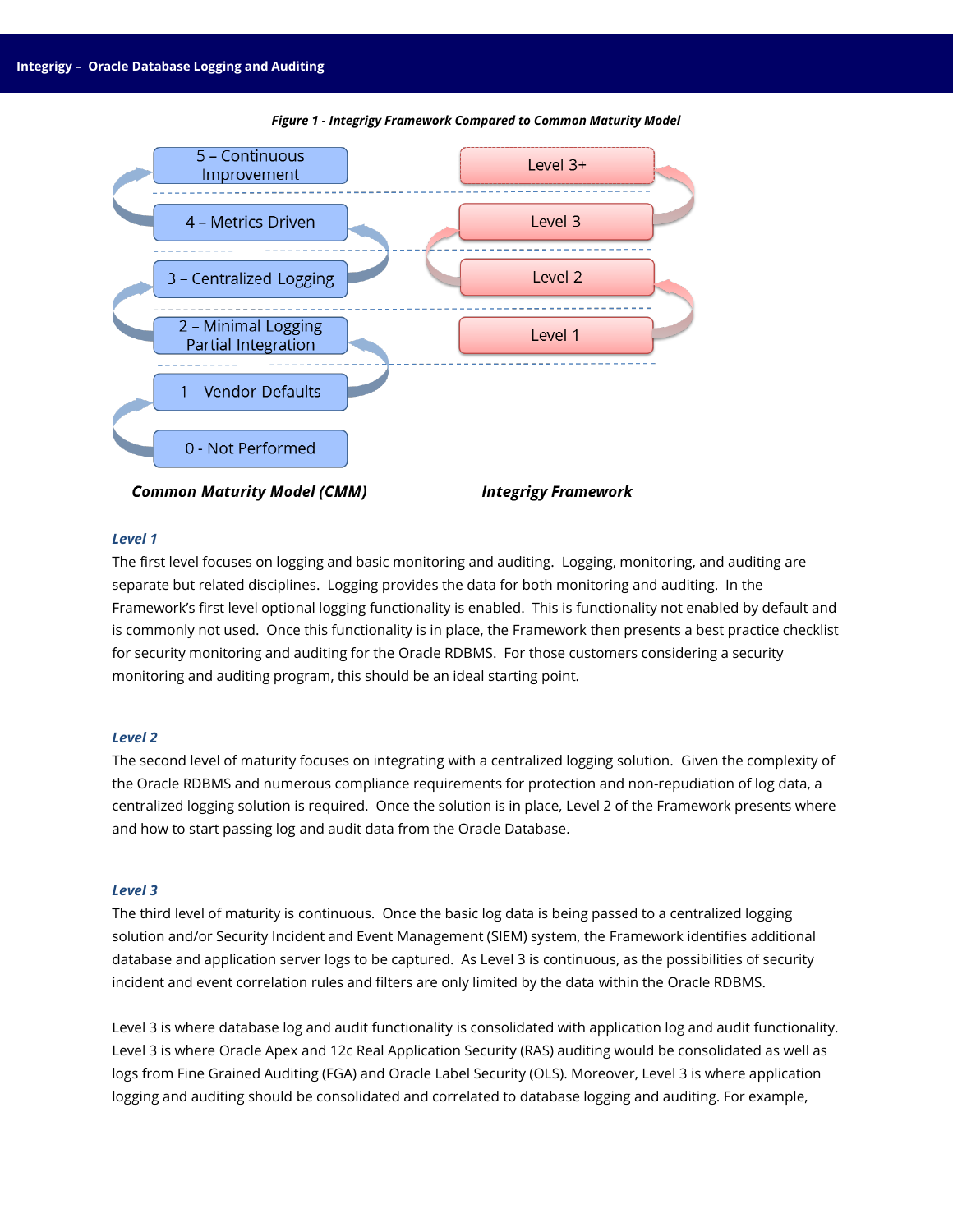enterprise applications such as the Oracle E-Business Suite, PeopleSoft, OBIEE and SAP all have extensive log and audit functionality which can and should be utilized as part of Integrigy's Framework.



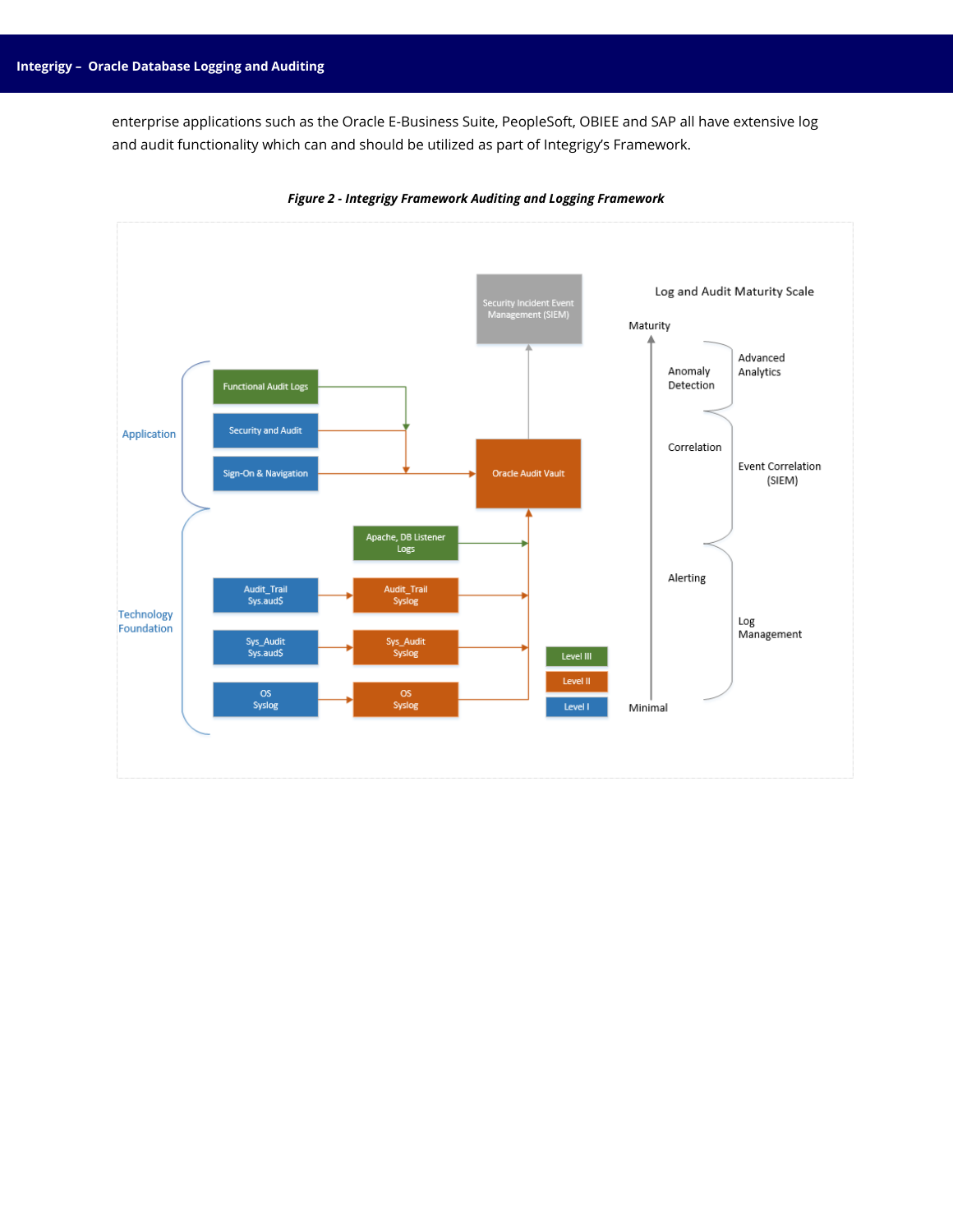

#### *Figure 3 - Integrigy Framework for Auditing and Logging in Oracle RDBMS*

# <span id="page-9-0"></span>**LOG AND AUDIT FUNCTIONALITY**

This section reviews the basic log and audit functionality available in the Oracle Database. Some of this functionality is enabled by default – some of it is optional and needs to be configured. It should also be noted that more audit and monitoring functionality exists than what is discussed here. The scope of this discussion is limited to what is required to implement Integrigy's Framework.

*NOTE: This section may be optional if the reader is already familiar with the core auditing and logging functionality in the Oracle. The purpose is to provide an overview of the key auditing and logging features used to implement Integrigy's Framework.*

# <span id="page-9-1"></span>**WHAT IS A LOG?**

A "log" is a collection of messages that "paints a picture" of an event or occurrence. The following are general categories of log messages, all of which are important to Integrigy's Framework:

- **Informational –** benign event occurrence, for example, a system reboot
- **Debug –** information to aid developers and administrators
- **Warning –** events affecting systems and applications
- **Error** application or system fault
- **Alert –** something interesting has occurred

A log message has three parts:

- 1. **Timestamp** when did the event occur
- 2. **Source** server, application or person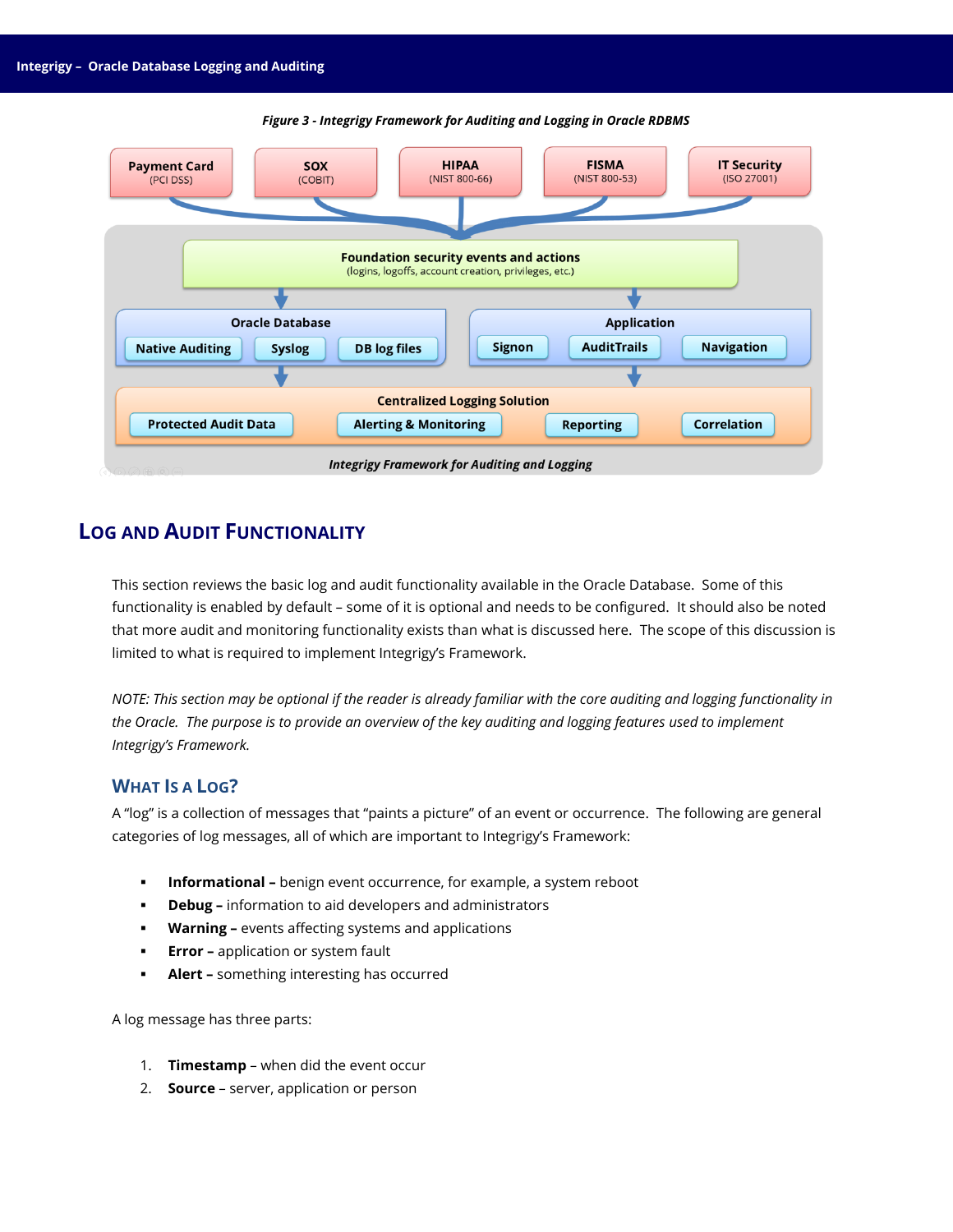3. **Data** – system message, SQL statement, debug code, etc.

#### <span id="page-10-0"></span>**OPERATING SYSTEM LOGGING**

Most, if not all, Oracle RDBMS implementations running on UNIX or Linux will have Syslog enabled by the system administrators and/or hosting provider. Syslog is a standard for UNIX and Linux message logging and supports a wide variety of devices, from printers and network routers to database servers. Syslog messages generated by applications or services are sent to the message store on the system or can be delivered to a centralized server built for the specific purpose of log storage and analysis.

The following basic operating system events are assumed to be collected and available:

- **System startup/shutdown**
- **Logons and attempted logons IP address, port, time**
- **Process history and statics**

### <span id="page-10-1"></span>**ORACLE DATABASE**

Oracle Databases offer a rich set of logging and auditing functionality. For Integrigy's Framework, standard Oracle Database auditing and the capability to send database audit logs to Syslog will be leveraged.

#### *Standard Oracle Auditing*

Standard auditing is available in all editions of the Oracle RDBMS. It can be used to audit SQL statements, privileges, schemas, objects and network and multitier activity. Standard auditing must be enabled, and once enabled, a regular program for purging data needs to be implemented.

In Oracle 12c standard auditing is referred to as 'Mixed Mode.' Oracle 12 introduces Unified Auditing and has two modes: 'Mixed Mode' (default) that makes use of all pre-12c audit configurations and 'Pure' mode which introduces a whole new set of log and audit configurations. Integrigy's Framework can be implemented using either the default 'Mixed Mode' or 'Pure Mode.' Refer to Integrigy's Whitepaper on Oracle 12c Unified Auditing for more information on Unified Auditing.

The variety and volume of data collected by standard auditing can be large, and the output can be directed either to the database itself or to files in the operating system outside the database. Moving logs outside the reach of DBAs, either into the operating system or sent to a centralized log server, offers many security benefits. For more information on standard auditing refer to the sources in the reference section of this document.

#### *Database Syslog*

As noted earlier, Syslog is a standard for UNIX and Linux logging. Oracle Syslog option is a standard database feature that sends Oracle log data to the native operating system Syslog facility, which in turn can be forwarded directly to a centralized Syslog server or collector. The native Oracle Syslog auditing has minimal performance overhead and provides immediate protection of the audit trail. However, it is possible for the DBA to disable auditing and mitigating controls must be established around possible deactivation of the auditing. For more information on Syslog refer to the reference section of this document.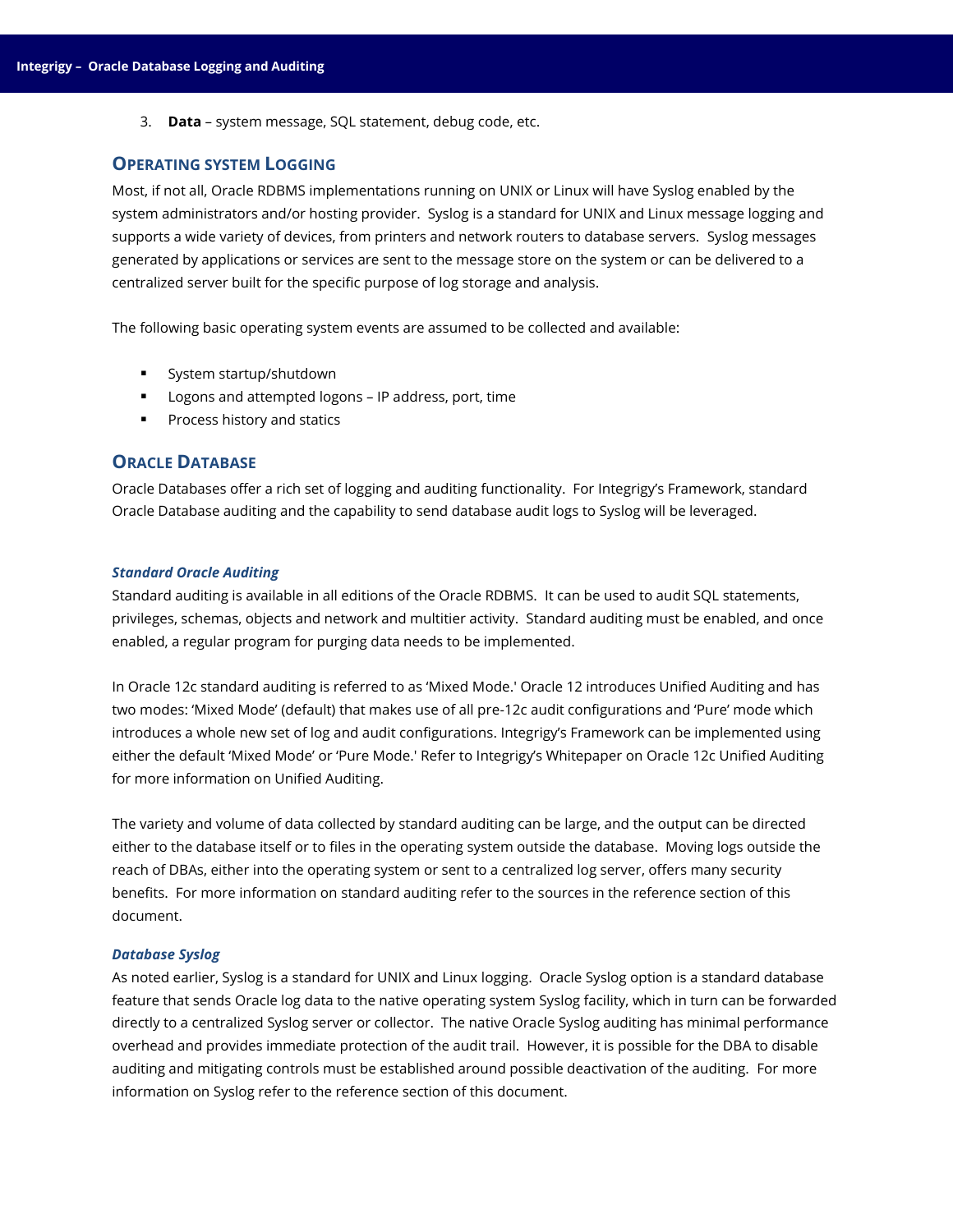

#### *Figure 4 - Database Auditing and Logging*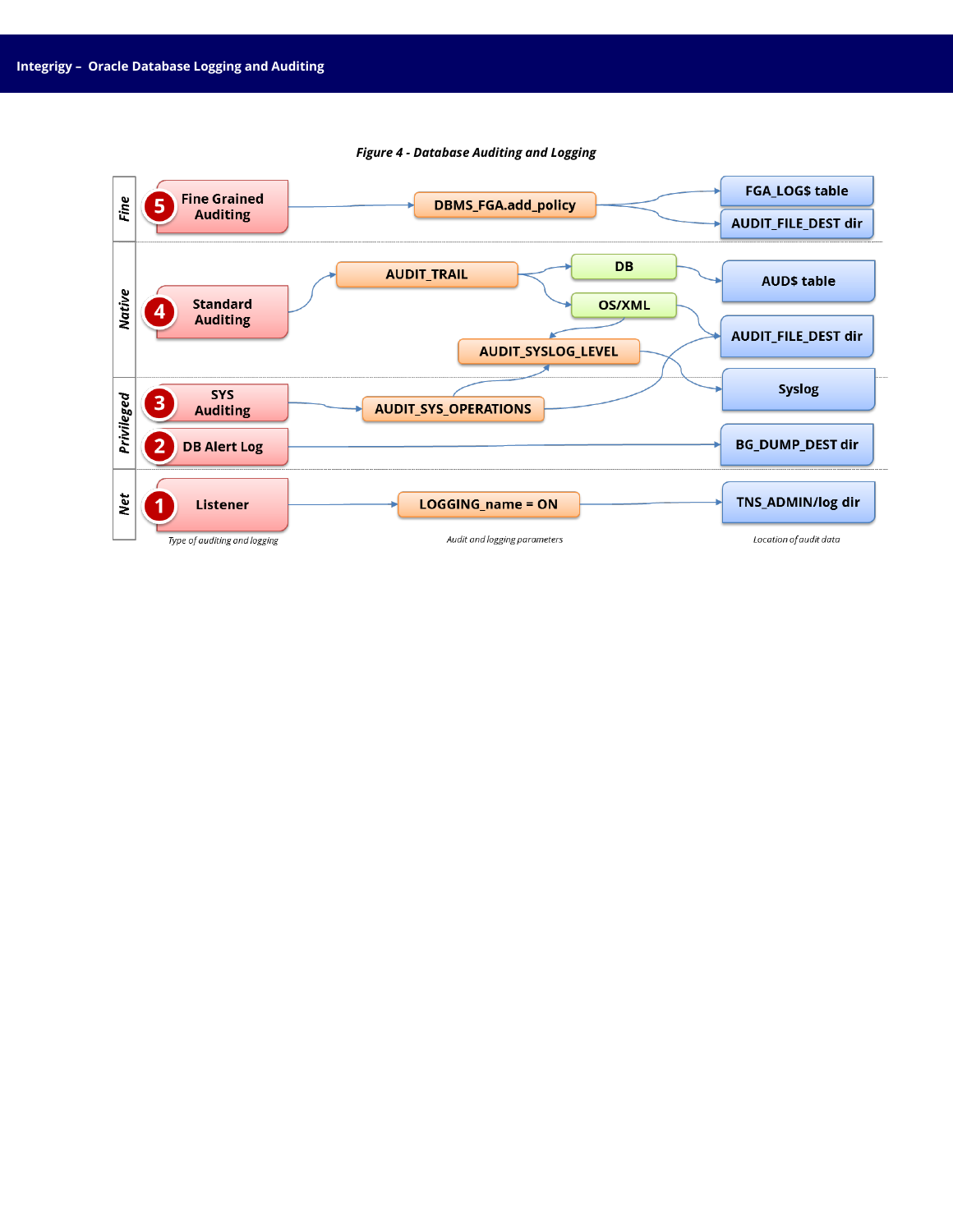# <span id="page-12-0"></span>**INTEGRIGY FRAMEWORK – LEVEL 1**

Level 1 focuses on the basic logging that Integrigy recommends for all Oracle database installations. This logging needs to be in place before proceeding to Levels 2 and 3 of the Framework, but assumes a centralized logging solution is not available yet.

The following summarizes the steps to implement Level 1:

- 1. Oracle Database logging
	- a. Enable standard database auditing to the database (AUD\$) per Integrigy's recommendations
	- b. Enable AUDIT\_SYS\_OPERATIONS
- 2. Set up policies and procedures for security monitoring and auditing

### <span id="page-12-1"></span>**DATABASE AUDITING**

Database auditing is vital to application logging and security monitoring as direct database access can be used to circumvent all application controls.

Level 1 assumes there is no centralized logging solution implemented, and the audit data is being written to the database (SYS.AUD\$) for monitoring and reporting. Saving audit data to the database is not ideal as the DBA can manipulate the audit data, but provides for much-simplified monitoring and reporting. If a centralized logging solution is implemented, then the database audit data should be written to Syslog per the instructions in Level 2.

Steps for Level 1 database auditing:

- 1. Enable native database auditing and store audit data to the database. In the init.ora file for the instance set the database initialization parameter **AUDIT TRAIL** to **DB**. This will write out all logs to the SYS.AUD\$ table except for SYS Operations, which are always written to the operating system audit trail.
- 2. As the SYS user configure database auditing per *Table 2 – Recommended Oracle Database Auditing*.
- 3. The SYS.AUD\$ table needs to be purged on a periodic basis per your organization's policy requirement. All rows should be backed up prior to being purged. Purging is configured through the use DBMS\_AUDIT\_MGMT.
- 4. In the init.ora file for the database instance, enable auditing of the SYS user by setting the database initialization parameter **AUDIT\_SYS\_OPERATIONS** to **TRUE**. Logs are written to the operating system's native audit trail.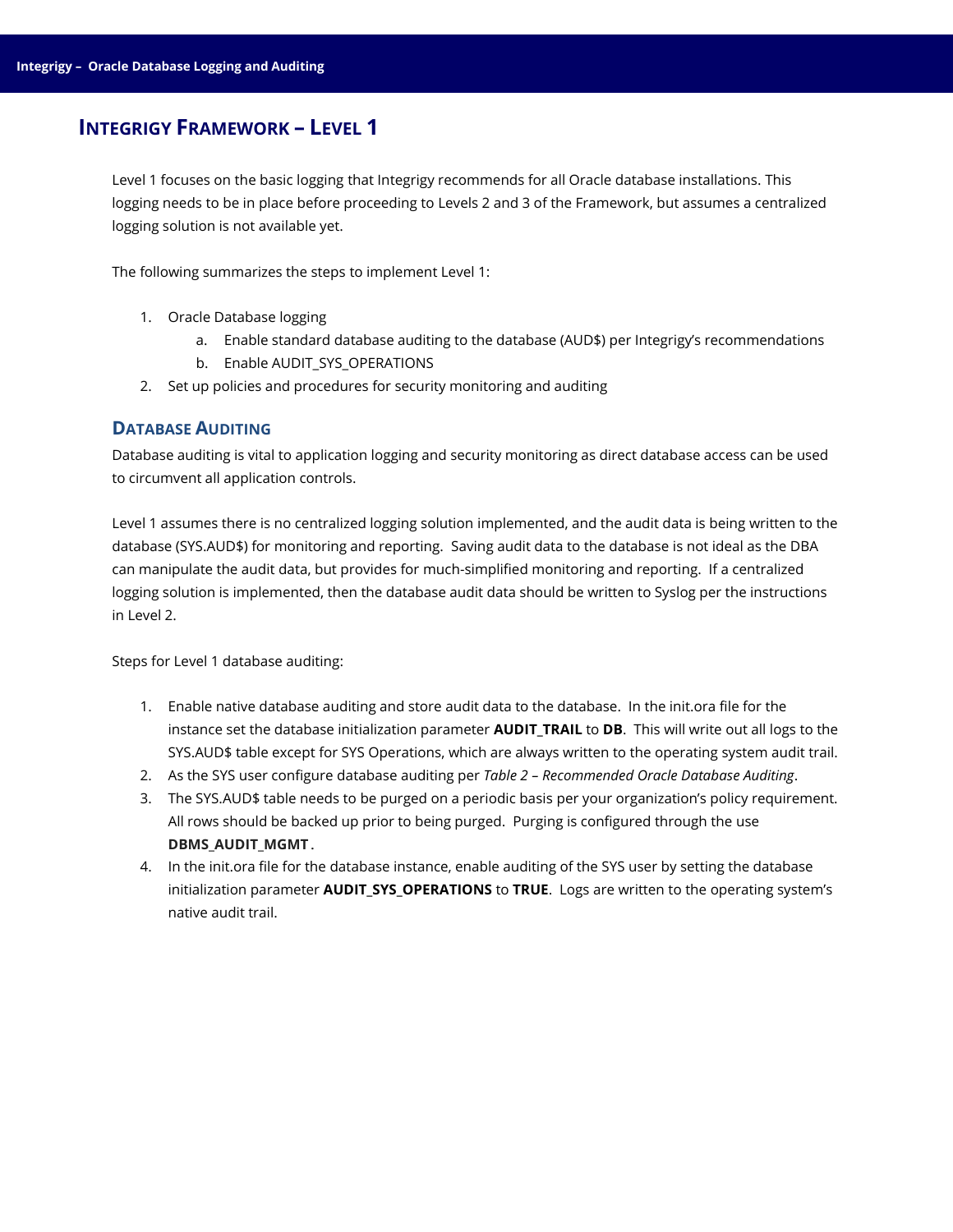|                                  | <b>Table 2 - Recommended Oracle Database Auditing</b>     |                                                                       |                                                                                                                    |                                                                                                                                                                                                                                                                                                       |  |
|----------------------------------|-----------------------------------------------------------|-----------------------------------------------------------------------|--------------------------------------------------------------------------------------------------------------------|-------------------------------------------------------------------------------------------------------------------------------------------------------------------------------------------------------------------------------------------------------------------------------------------------------|--|
| <b>Framework</b><br><b>Event</b> | <b>Database</b><br><b>Object</b>                          | <b>Oracle</b><br><b>Audit</b><br><b>Statement</b><br>$(audit \{\}; )$ | <b>Resulting Audited</b><br><b>SQL Statements</b>                                                                  | <b>Notes</b>                                                                                                                                                                                                                                                                                          |  |
| E1, E2, E3                       | Session                                                   | session                                                               | Database logons<br>and failed logons                                                                               | " All database logons and failed<br>logons<br>" This is highly dependent on<br>database usage and application.<br>With application connection<br>pooling, the number of database<br>session is minimized. However,<br>some frequent interface programs<br>may result in large numbers of<br>sessions. |  |
| E5, E6                           | Users                                                     | user                                                                  | create user<br>alter user<br>drop user                                                                             | " All changes to users<br>Includes all password changes by<br>users - actual password is not<br>captured                                                                                                                                                                                              |  |
| E7, E8                           | Roles                                                     | role                                                                  | create role<br>alter role<br>drop role                                                                             | " All changes to roles<br>SET ROLE is excluded which is<br>frequently used and would be<br>included if AUDIT ROLE was used                                                                                                                                                                            |  |
| E13                              | Database<br>Links<br>Public<br>Database<br>Links          | database<br>link<br>public<br>database<br>link                        | create database<br>link<br>drop database<br>link<br>create public<br>database link<br>drop public<br>database link | " Creation and deletion of database<br>links                                                                                                                                                                                                                                                          |  |
| E11, E14                         | System                                                    | alter<br>system<br>alter                                              | alter system                                                                                                       | " Changes to the database<br>configuration<br>" Audits killing of sessions,<br>open/closing wallet, and setting<br>of initialization parameters<br>" Change to database and instance                                                                                                                  |  |
| E9, E10                          | Database<br>Grants<br>(system<br>privileges<br>and roles) | database<br>system<br>grant                                           | alter database<br>grant<br>revoke                                                                                  | state<br>" Captures only grants to system<br>privileges and roles<br>Grants/revokes on database<br>objects will be captured as part<br>of the object creation                                                                                                                                         |  |
| E4                               | Profiles                                                  | profile                                                               | create profile<br>alter profile<br>drop profile                                                                    | " All changes to password and<br>resource profiles<br>Rassigning profiles to users will<br>be captured as part of ALTER USER                                                                                                                                                                          |  |
| E9, E10                          | Directories                                               | grant<br>directory                                                    | grant directory<br>revoke directory                                                                                | Granting of directories                                                                                                                                                                                                                                                                               |  |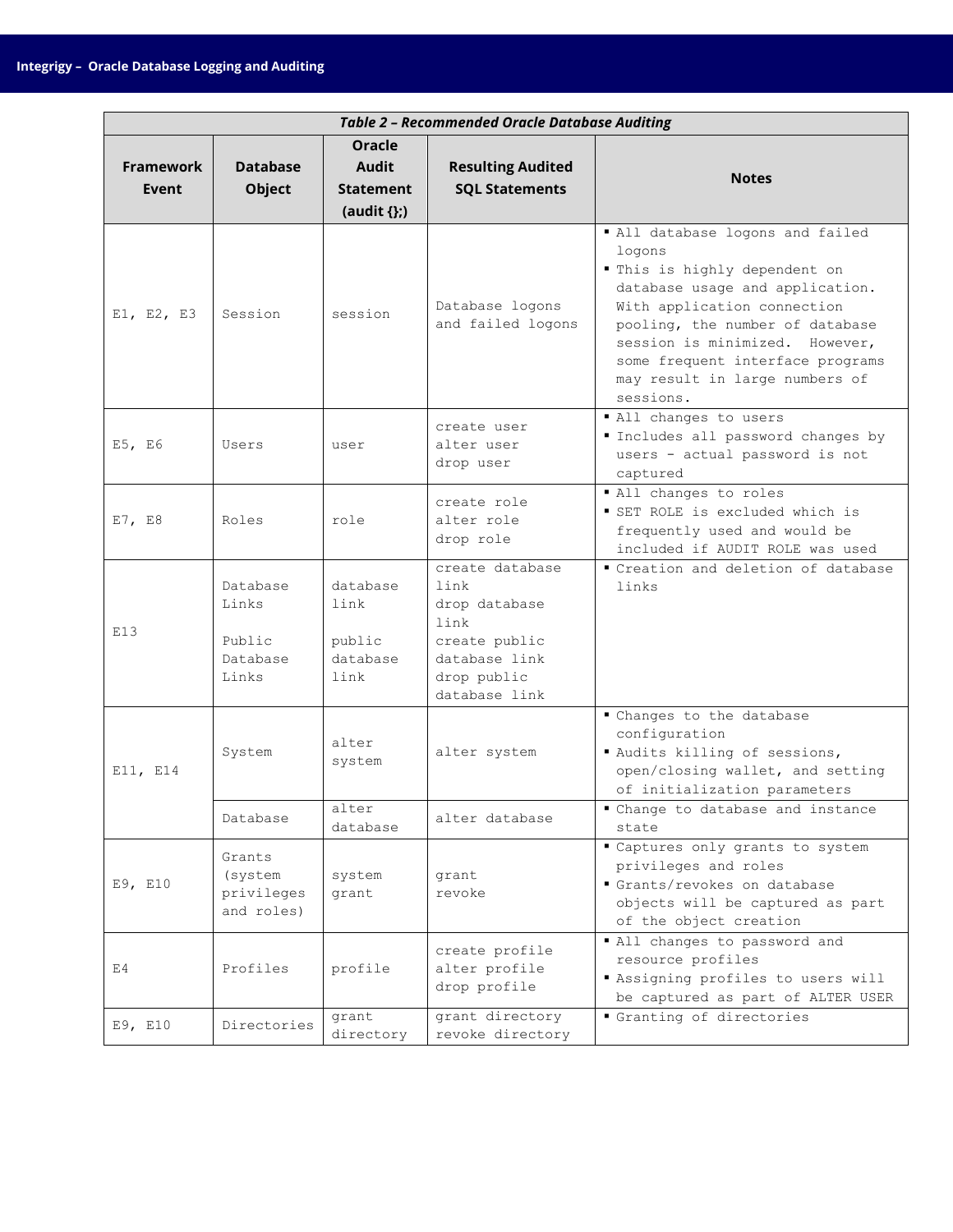| <b>Table 2 - Recommended Oracle Database Auditing</b> |                                                                     |                                                                |                                                                                                         |                                                                                                |
|-------------------------------------------------------|---------------------------------------------------------------------|----------------------------------------------------------------|---------------------------------------------------------------------------------------------------------|------------------------------------------------------------------------------------------------|
| Framework<br>Event                                    | <b>Database</b><br><b>Object</b>                                    | Oracle<br><b>Audit</b><br><b>Statement</b><br>(audit $\{\};$ ) | <b>Resulting Audited</b><br><b>SQL Statements</b>                                                       | <b>Notes</b>                                                                                   |
| E9, E10                                               | Procedures<br>Packages<br>Functions<br>Libraries<br>Java<br>Objects | grant<br>procedure                                             | grant <procedural<br>type&gt;<br/>revoke<br/><procedural type=""></procedural></procedural<br>          | Granting and revoking of<br>procedural objects                                                 |
| E9, E10                                               | Object<br>Grants                                                    | grant<br>sequence<br>grant<br>table<br>grant type              | grant sequence<br>grant table/view<br>grant type<br>revoke sequence<br>revoke table/view<br>revoke type | Granting on sequence, tables,<br>types, and views<br>Grant table will also audit grant<br>view |
| E12                                                   | Auditing                                                            | system<br>audit                                                | audit<br>noaudit                                                                                        | " Changes to database auditing                                                                 |
| E11, E14                                              | SYSDBA and<br>SYSOPER                                               | sysdba<br>sysoper                                              | All SQL executed<br>with sysdba and<br>sysoper<br>privileges                                            | Actions taken by DBAs - mostly<br>occurs during weekly maintenance<br>window                   |

As part of the Framework Level 1, we do not recommend enabling extensive auditing of database object (e.g., tables, indexes, procedures, etc.) creation, modification, or deletion since most enterprise application environments will generate a significant amount of audit data. Many enterprise applications create temporary objects, and there are frequent changed due to patching. For example, the Oracle E-Business Suite APPS user account used during these activities and mostly originated from the application or database servers. Thus, the audit trail becomes fairly meaningless.

Refer to **Appendix A - [Example Level 1 Audit Script](#page-24-0)** for a sample script to enable auditing for Level 1.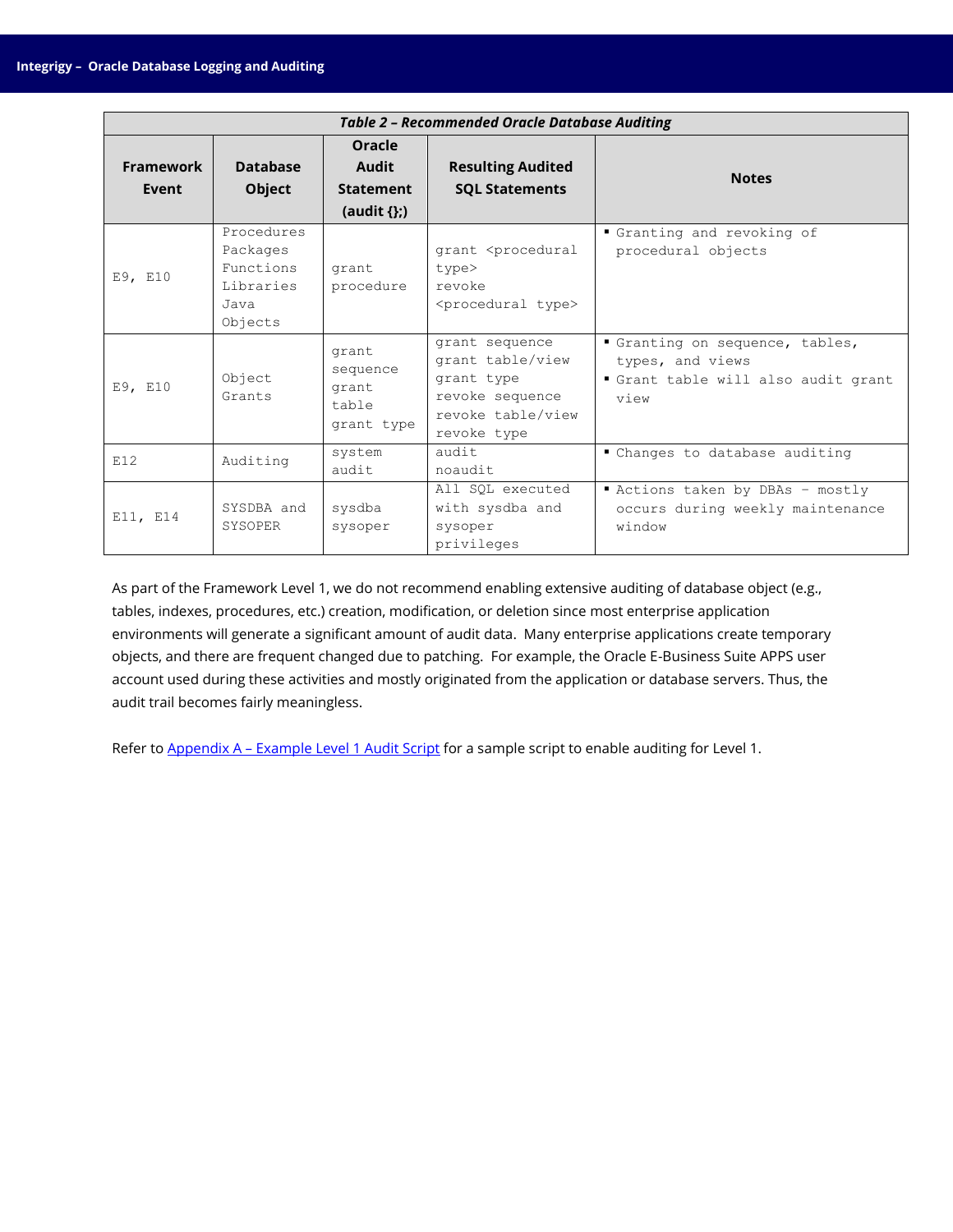# <span id="page-15-0"></span>**INTEGRIGY FRAMEWORK – LEVEL 2**

The second level of the Framework focuses on integrating with and/or building a centralized logging solution if such a solution does not exist. Such solutions are commonly built using enterprise logging solutions such as Oracle Audit Vault, Splunk, HP ArcSight, RSA enVision, or Q1 Radar. There are a number of commercial and open-source solutions that can support all the logging and auditing in the Integrigy Framework. For Integrigy's Framework, the specific tool is used is not important. What is important is the solution provides (1) ability to accept logs from Syslog, database connections, and reading files, (2) security and archiving of log data, and (3) unified alerting and reporting capabilities.

Centralized logging solutions protect the log data. Non-repudiation and division of duties is achieved by removing log data from each source and storing it in a secure, central location. Consolidating an organization's log data also offers significantly more options for creating security alerts that cross application, team, and geographic boundaries. Centralized logging is also a key requirement for security standards including PCI and HIPAA.

Once the foundation of centralized logging is created with Level 2, an organization can proceed to Level 3. Contact Integrigy with questions and/or assistance with specific centralized logging tools and/or vendors.

#### *Level 2 Tasks*

- 1. Implement centralized logging solution if it does not exist
- 2. Redirect database logs to centralized logging
- 3. Protect application sign-on and navigation audit logs
- 4. Transition Level 1 alerts and build additional Level 2 alerts

### <span id="page-15-1"></span>**IMPLEMENT CENTRALIZED LOGGING SOLUTION**

The installation and configuration of tools such as Oracle Audit Vault, Splunk (Free or Enterprise) or HP ArcSight is beyond the scope of this paper. The first requirement for Level 2 is for such a solution to be in place.

# <span id="page-15-2"></span>**REDIRECT DATABASE LOGS TO CENTRALIZED LOGGING**

Writing logs to the operating system is more secure for many reasons, including providing a separation of duties between DBAs and system administrators. There are two steps:

- 1. To route Oracle database audit logs to the operating system instead of the database set **AUDIT\_TRAIL** parameter to **OS** and set **AUDIT\_FILE\_DEST** to provide a location to write the log files**.**
- 2. Write logs using the Syslog format. In the init.ora file for the instance set the **AUDIT TRAIL** parameter to OS and **AUDIT SYSLOG\_LEVEL** to 'LOCAL1.WARNING' or another valid Syslog setting. This setting may be used by the logging server to classify the event.

# <span id="page-15-3"></span>**PROTECT APPLICATION SIGN-ON AND NAVIGATION AUDIT LOGS**

With the centralized logging solution in place, protect the application sign-on and navigation audit logs using the centralized logging solution. For Oracle Audit Vault, this will start by configuring standard auditing for the tables – see Integrigy's Whitepaper on the Oracle Audit Vault for more information on the Oracle Audit Vault.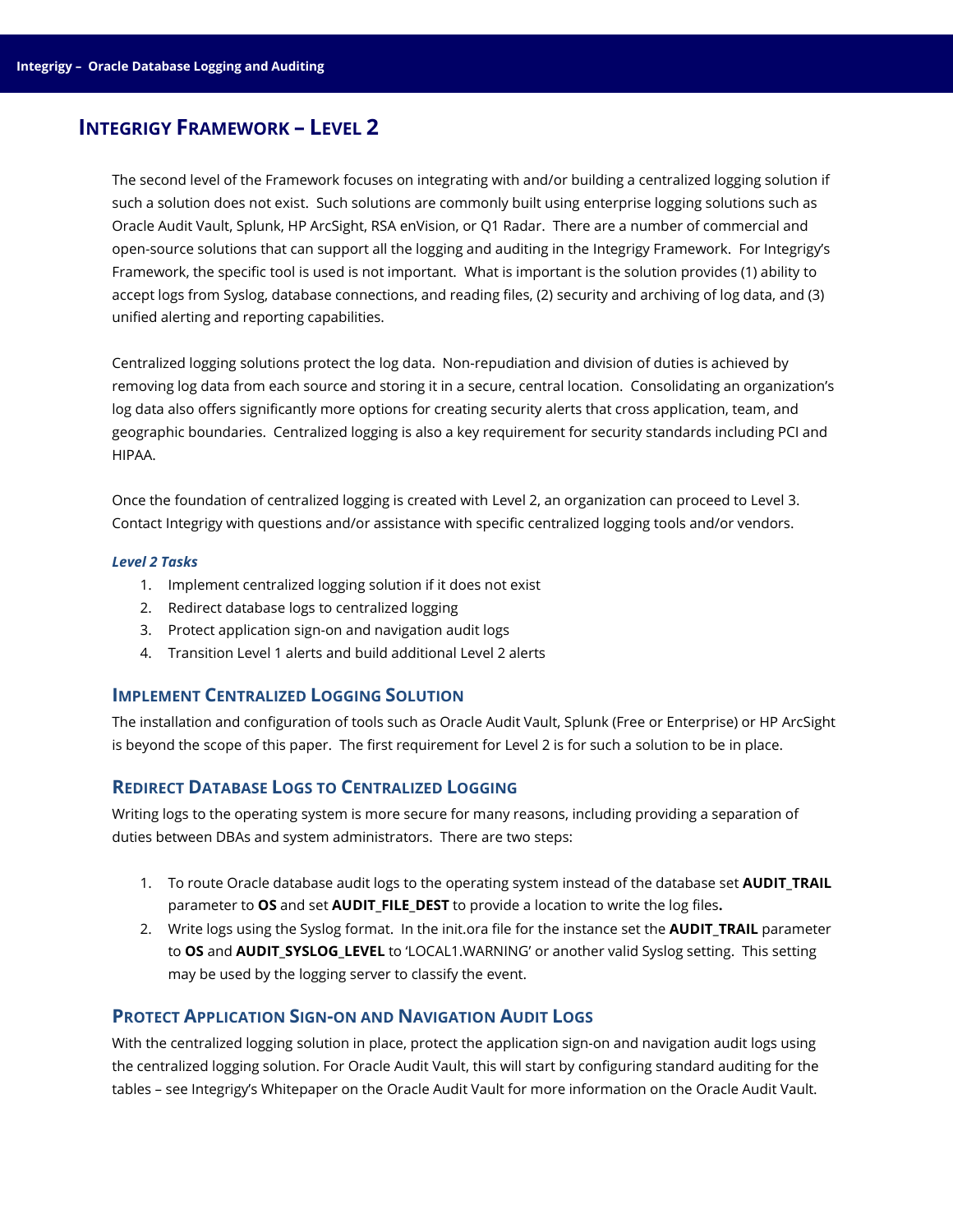For other centralized logging solutions such as Splunk, configure a database connector. Once the connector is in place, pass application sign-on and navigation activity to the centralized logging solution. Custom queries will be required for many of the tables as these tables have referential IDs rather than usable values in many columns (e.g., USER\_ID vs. USER\_NAME).

| Table 6 - Example for Oracle E-Business Suite Sign-on and Navigation Tables |                                                                        |  |  |
|-----------------------------------------------------------------------------|------------------------------------------------------------------------|--|--|
| (Framework: E1, E2, E3)                                                     |                                                                        |  |  |
| <b>Table</b>                                                                | <b>Description</b>                                                     |  |  |
| APPLSYS. FND LOGINS                                                         | History of each successful end-user login                              |  |  |
| APPLSYS. FND LOGIN RESPONSIBILITIES                                         | History of what menus (responsibilities) were<br>used by each end-user |  |  |
| APPLSYS. FND LOGIN RESP FORMS                                               | History of what individual forms were visited<br>by each end-user      |  |  |
| APPLSYS. FND UNSUCCESSFUL LOGINS                                            | Unsuccessful login attempts to the Oracle E-<br>Business Suite         |  |  |

# <span id="page-16-0"></span>**TRANSITION LEVEL 1 ALERTS AND BUILD ADDITIONAL LEVEL 2 ALERTS**

As much as possible transition all alerting built for Level 1 to the centralized logging solution. Alerting out of the logging solution, (or SIEM) will be more efficient and can provide event correlation capabilities. Moreover, as more alerts will be built, it will consolidate alerting into a single tool.

As with Level 1, the table below is by no means conclusive. Simple things can trigger serious high-risk security events. As such, the table below should be seen as much as a starting point as it is an educational tool. What to monitor for and whom to notify will largely be determined by each client's unique risk profile. The table below suggested several alerts that could be implemented using a purpose built tool such as the Oracle Audit Vault or Splunk to correlate both database and application logon attempts.

|       | <b>Table 7 - Level 2 Monitoring and Auditing Alerts</b>                                                         |                                                                                                                                                                                                                         |  |  |
|-------|-----------------------------------------------------------------------------------------------------------------|-------------------------------------------------------------------------------------------------------------------------------------------------------------------------------------------------------------------------|--|--|
| Event | <b>What to Monitor For</b>                                                                                      | <b>Description</b>                                                                                                                                                                                                      |  |  |
| E1    | Successful or unsuccessful<br>login attempts to the<br>application without network<br>or system login           | Logins or attempts to login into the application<br>without first logging onto the network or gaining<br>access to the building should be flagged and<br>investigated.                                                  |  |  |
| E1    | Successful or unsuccessful<br>logins of named database<br>user without network or<br>system login               | Named database accounts, those associated with<br>staff and employees for the purposes of support<br>should be monitored for if the user has first<br>logged on to the network and/or gained access to<br>the building. |  |  |
| E.3   | Horizontal unsuccessful<br>direct database attempts -<br>more than 5 users more than<br>5 times within the hour | Attempts to brute force groups of users should be<br>alerted and investigated. This alert may be<br>based per IP address or other system identifiers.<br>The specific alert threshold will be unique to<br>each client. |  |  |
| N/A   | Monitor for database<br>attacks                                                                                 | The following standard Oracle error messages may<br>indicate a potential database attack: ORA-29532,<br>ORA-28000, ORA-24247, ORA-29257, ORA-01031                                                                      |  |  |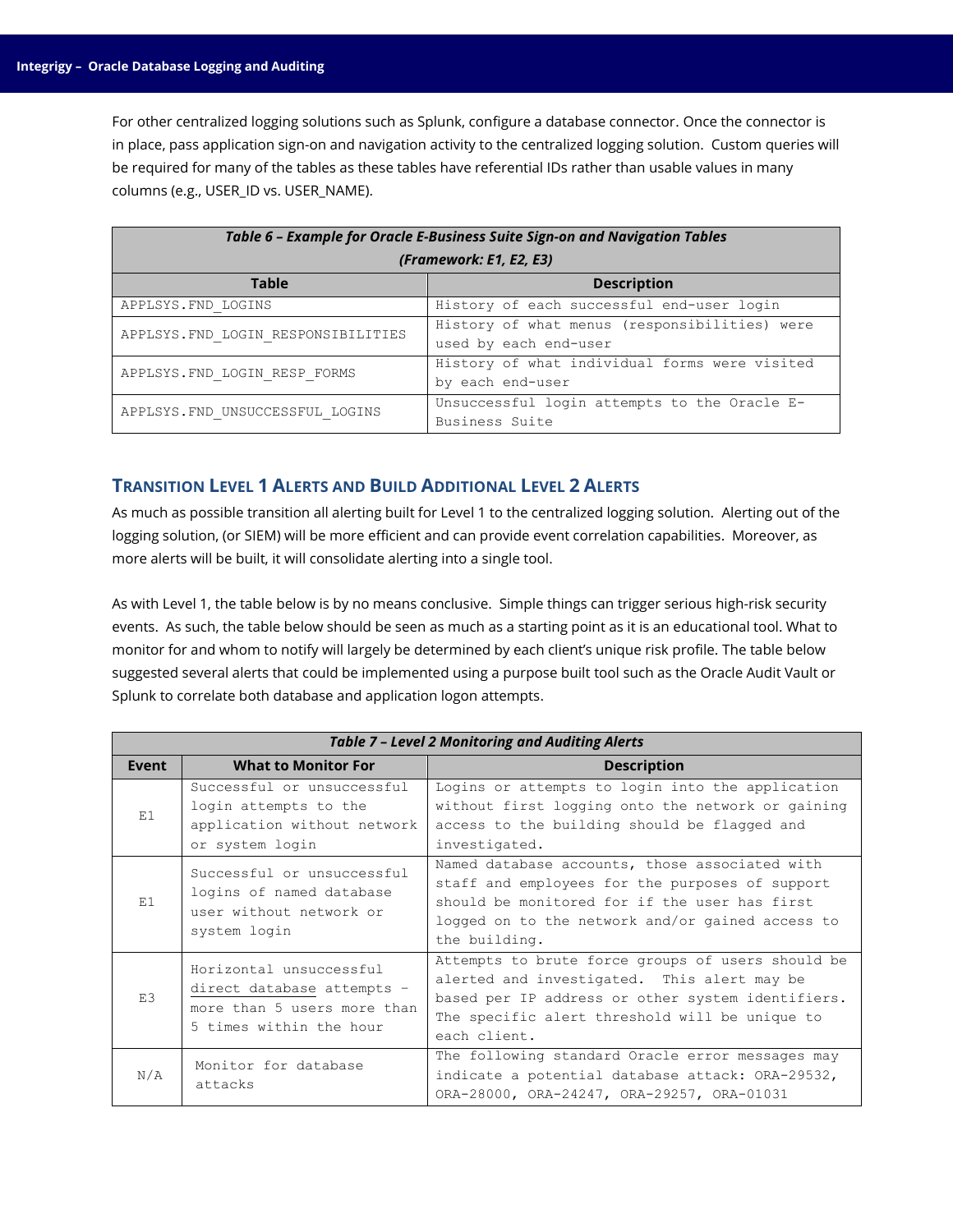# <span id="page-17-0"></span>**INTEGRIGY FRAMEWORK – LEVEL 3**

Level 3 first builds on the connectivity and basic centralized logging established in Level 2 and then identifies additional database and application server logs. Level 3 is also where database log and audit functionality is consolidated with application log and audit functionality. These additions to the centralized logs defined in Level 1 allow clients to meet compliance requirements such as PCI, SOX, and HIPPA and provide automation of the compliance tasks.

For the Framework, the most important concept in Level 3 is the inclusion of the application functional log and audit data into a centralized repository. While applications such as E-Business Suite, PeopleSoft, and SAP are but one application, as the Enterprise Resource Planning (ERP) application, they are the cornerstones of most business processes. This is why Level 3 calls for having the log and audit data for an organization's people, processes and events available for correlation and that this log and audit data is safely stored in a centralized repository.

Level 3 is where Application logging and auditing is consolidated and correlated to database logging and auditing. This is especially important if you are using Oracle Apex because Apex is built within the database. If you are using Oracle12c, Level 3 is where Real Application Security (RAS) auditing would be included. Level 3 is also where Fine Grained Auditing (FGA) and Oracle Label Security (OLS) audit logs are also consolidated.

Level 3 is continuous. Once a baseline is established from which alerts and reports are used to report anomalies, as business processes change, tolerances and alerts need to be adjusted to the new baseline. Level 3 is also continuous not just because of the possibilities of what log and audit data can be created by an individual application but because the possibilities for additional correlations and alerts are only limited by the combining of log and audit data from all applications.

### *Level 3 Tasks*

- 1. Pass additional database logs and application server logs
- 2. Begin passing functional log and audit data as well as user navigation logs for applications e.g. E-Business Suite, SAP, PeopleSoft, Apex and OBIEE
- 3. Integrate network logging and infrastructure systems such as:
	- a. Enterprise password safe logon, password create and password retrieval
	- b. Door security systems
	- c. Network logon
	- d. VPN activity
- 4. Automate compliance tasks
- 5. Create additional alerts

# <span id="page-17-1"></span>**ORACLE 12C UNIFIED AUDIT**

If you are using Oracle 12c, Level 3 is where the new Unified Audit functionality is fully utilized. Oracle 12c by default uses 'Mixed Mode' auditing that utilizes all pre-12c log and audit functionality but exposes them through the new SYS. UNIFIED AUDIT TRAIL view. This new view consolidates all log and audit activity from standard auditing, Label Security and Real Application Security.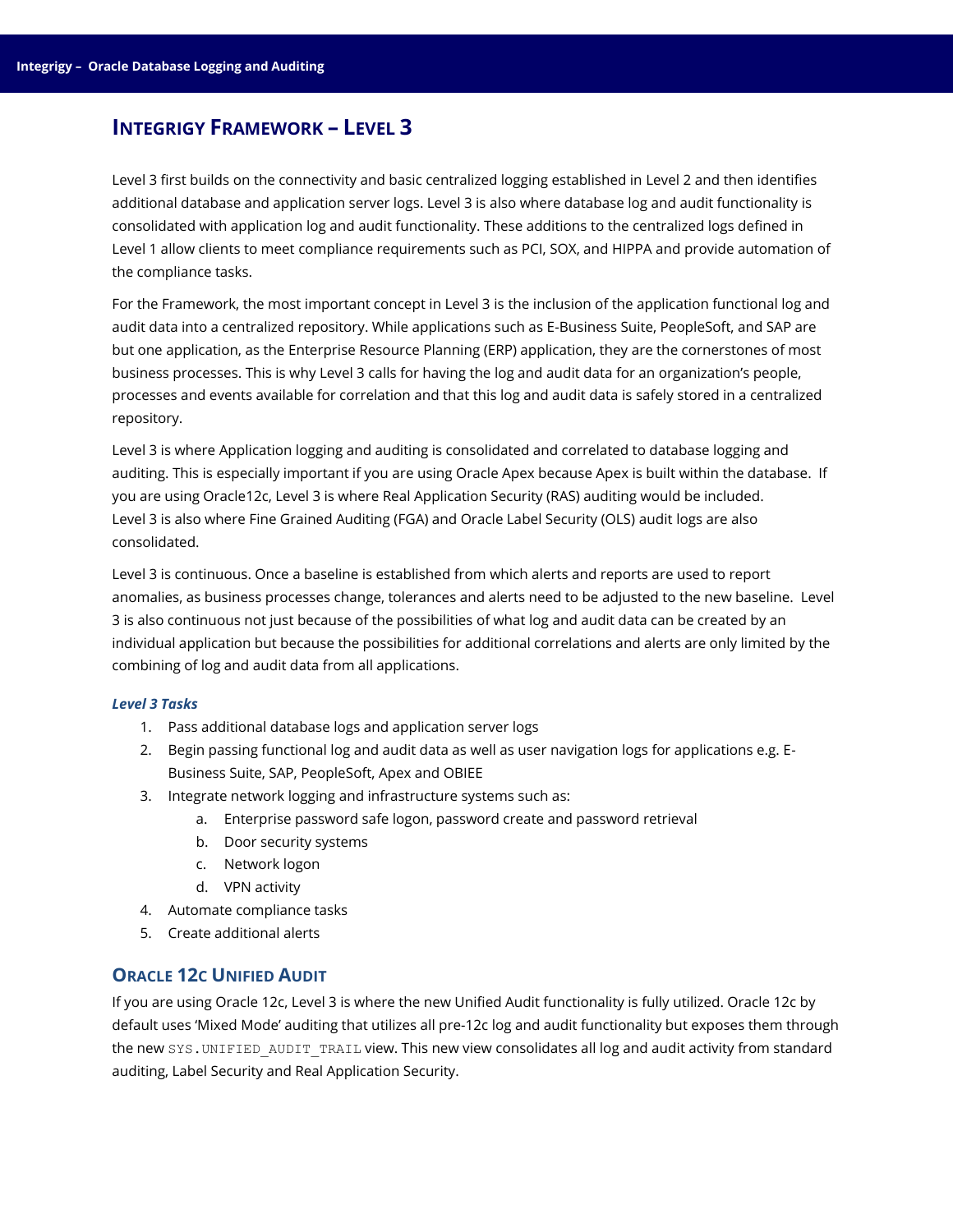# <span id="page-18-0"></span>**ADDITIONAL DATABASE AND APPLICATION SERVER LOGS**

Each log management or SIEM vendor will have their own set of log parsers and capabilities. The recommendation for Level 3 is to send additional database, and web server logs to assist with additional logging for who is coming into the applications from where and when.

#### *Apache Logs and Web Server Logs*

Apache is commonly utilized by Oracle enterprise applications. Apache server logging is defined in the Apache configuration file (HTTPD.CONF) which for the Oracle E-Business Suite is located at

\$ORA\_CONFIG\_HOME/10.1.3/Apache/Apache/conf/httpd.conf. For the Oracle E-Business Suite, the Apache logging level is set by the Autoconfig using the parameter 's\_apache\_log\_level'. Integrigy recommends the default log setting of 'warn'.

| <b>Apache Log Levels</b> | <b>Description</b>                 |
|--------------------------|------------------------------------|
| emerg                    | Emergencies, system is not useable |
| alert                    | Action must be taken               |
| crit                     | Critical conditions                |
| error                    | Error conditions                   |
| warn                     | Warning conditions - Default       |
| notice                   | Normal but significant condition   |
| info                     | Information                        |
| debug                    | Debug level messages               |

| <b>Apache Logs</b>                                   | <b>Location within E-Business Suite</b><br><b>Instance Home</b>                                                                          |
|------------------------------------------------------|------------------------------------------------------------------------------------------------------------------------------------------|
| HTTP and PLS<br>access logs                          | \$LOG HOME/ora/10.1.3/Apache/access log*                                                                                                 |
| HTTP listener<br>error log for<br>both http &<br>pls | \$LOG HOME/ora/10.1.3/Apache/error log*                                                                                                  |
| Security Logs                                        | \$LOG HOME/ora/10.1.3/Apache/mod rewrite.log<br>\$LOG HOME/ora/10.1.3/Apache/sec audit.log<br>\$LOG HOME/ora/10.1.3/Apache/sec debug.log |

#### *Listener Log*

The database listener log provides information regarding database connections, for example, IP addresses of clients, and it should be sent to a centralized logging solution. Within the listener's control file (\$TNS\_ADMIN/listener.ora), confirm that logging is enabled (LOG\_STATUS = On) and the location of the listener log (parameter = LOG\_DIRECTORY\_listener\_name).

For information on how to secure the listener what to monitor for, refer to Integrigy's Whitepaper: Oracle [Database Listener Security Guide.](http://www.integrigy.com/files/Integrigy_Oracle_Listener_TNS_Security.pdf)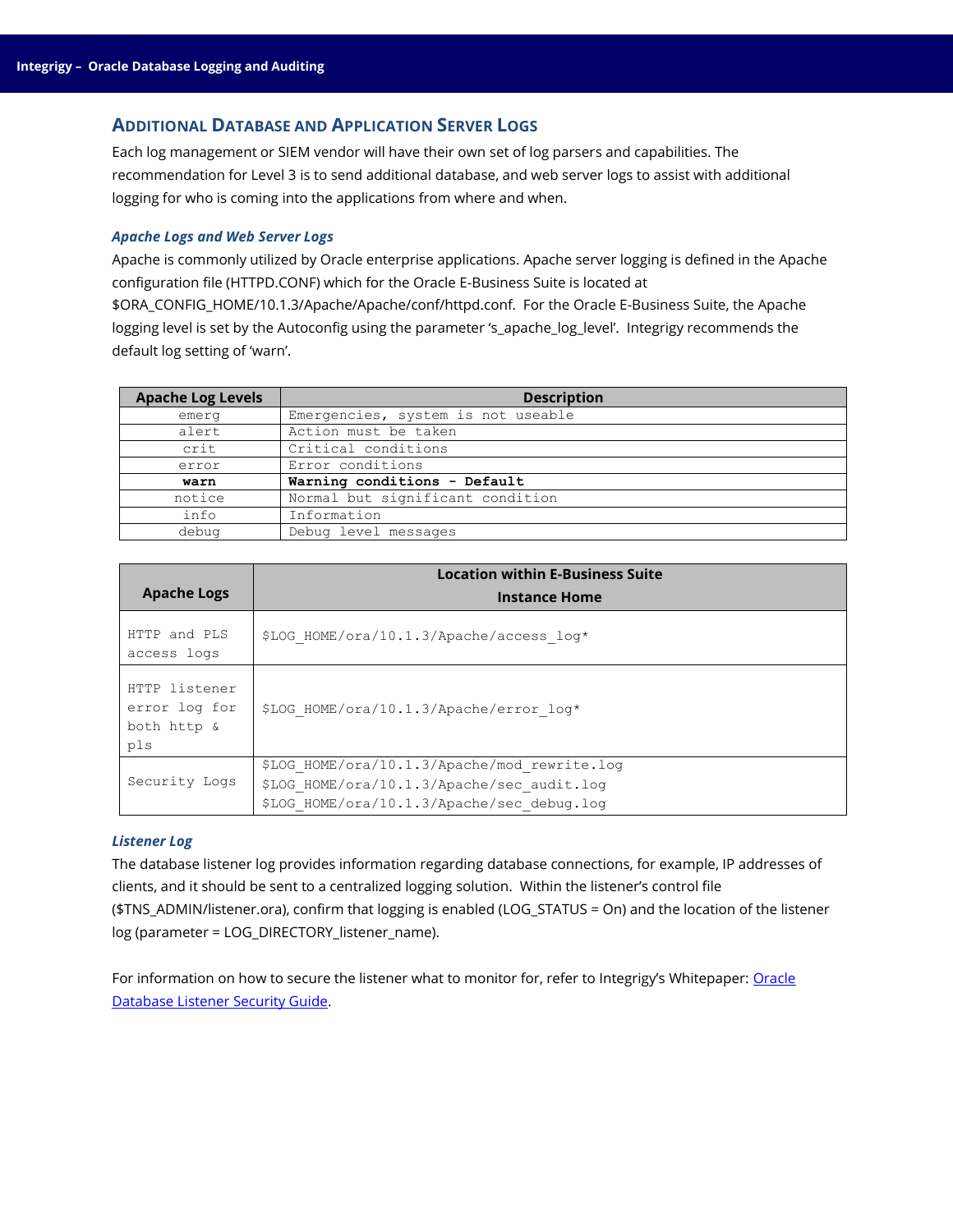#### *Alert Log*

Each database has an alert.log. The alert log of a database is a chronological log of messages and errors, including internal errors (ORA-600/7445), corruption errors , and deadlock errors (ORA-60), administrative operations, and SQL\*Plus statements STARTUP, SHUTDOWN, ARCHIVE LOG, and RECOVER.

The alert log should be monitored as part of any centralized logging solution. The table below lists several Errors that should be considered for security monitoring.

| Code      | <b>Message</b>                                     |
|-----------|----------------------------------------------------|
| ORA-29532 | Java call terminated by uncaught Java exception    |
| ORA-24247 | Network access denied by access control list (ACL) |
| ORA-28000 | The account is locked                              |
| ORA-29257 | Host unknown                                       |
| ORA-01031 | Insufficient privileges                            |

The location of the alert.log can be found using the either of following SQL -

```
select name, value from v$parameter where name = 'diagnostic_dest';
select * from v$diag info;
```
Starting with Oracle 11gR2, the Oracle database alert log is available in the SYS.X\$DBGALERTEXT table. For example -

```
select * from sys.x$dbgalertext where message text like '%ORA-%' group by
message_text;
```
To monitor just critical errors, starting with 11gR2 the view V\$DIAG\_CRITICAL\_ERROR can be used.

```
select * from v$diag_critical_error;
```
### *Use V\$DIAG\_ALERT\_EXT to Monitor both Alert and Listener Log*

Also starting with 11gR2 it is possible monitor both the Alert and Listener logs using the system table V\$DIAG\_ALERT\_EXT.

```
To query just the alert.log:
SELECT *
FROM sys.V$DIAG_ALERT_EXT
WHERE TRIM(COMPONENT ID) = 'rdbms';
```

```
To query just the Listener.log:
SELECT *
FROM V$DIAG_ALERT_EXT
WHERE TRIM(COMPONENT ID)='tnslsnr';
```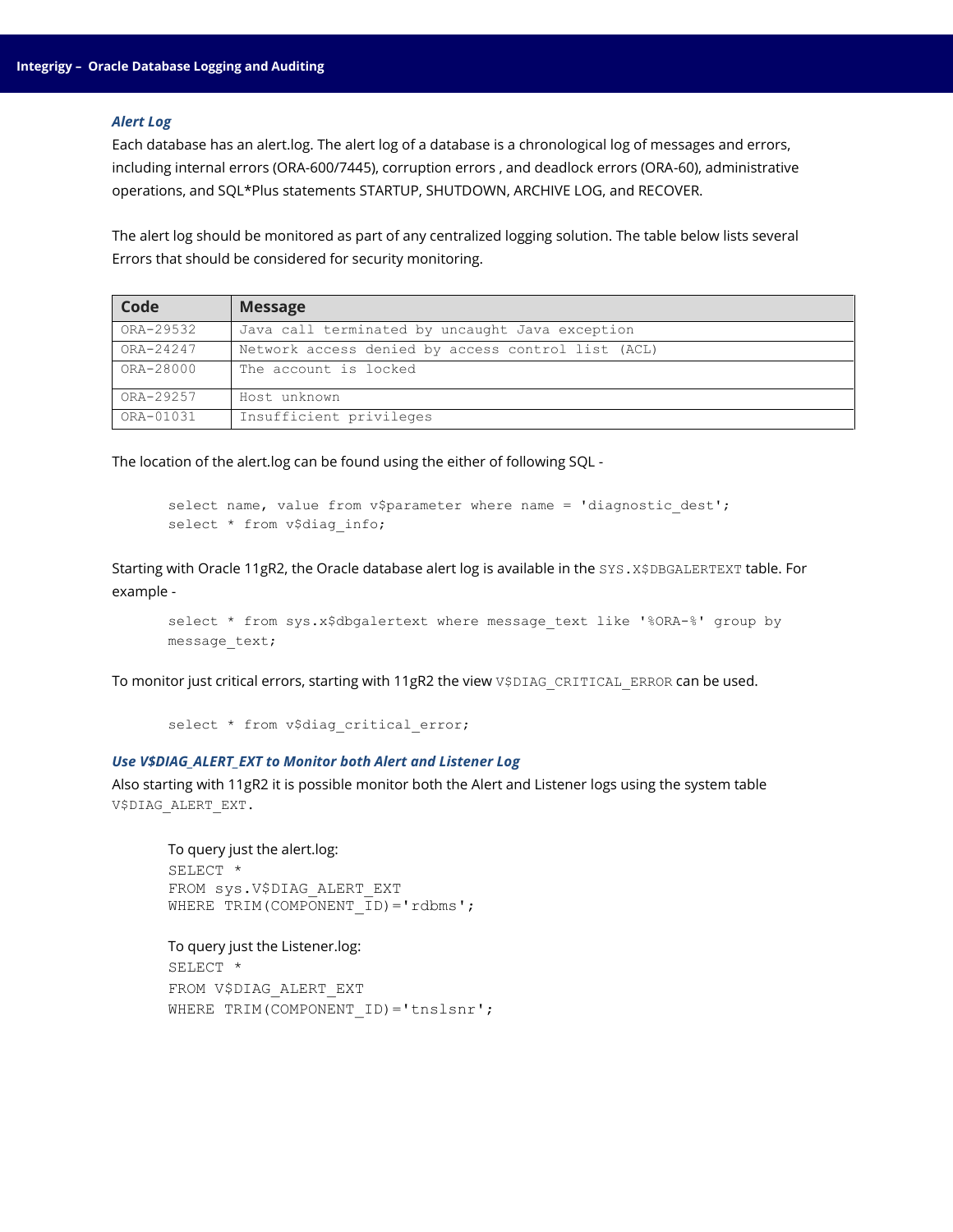### <span id="page-20-0"></span>**APPLICATION FUNCTIONAL SETUP AND CONFIGURATIONS**

Level 2 focused on system administration. Level 3 focuses on functional setups and those key controls that can be used to support sophisticated security and audit alerts. Level 3 should be complementary to any Government Risk and Compliance (GRC) implementations. GRC and centralized logging (or SIEM) solutions have similarities but serve separate purposes. Integrigy recommends a GRC solution be implemented to satisfy segregation of duties and functional risk and compliance. However, if no GRC implementation exists, then the centralized logging solution can be expanded to meet many risk mitigation needs.

A first effort could be alert on key roles and menus within the applications. For example, within ERP applications such as the Oracle E-Business Suite, there are several menus that are only infrequently used to configure and setup approval rules, cash controls, or credit card encryption. These menus need to be closely monitored. Only appropriate individuals and/or teams should be using these menus.

For example, an alert or a report could be set to flag a logon to the menu for Payments Setup if it is used outside first shift Eastern Time US.

| <b>Application</b> | What                         | <b>Source</b>                      |
|--------------------|------------------------------|------------------------------------|
|                    |                              | APPLSYS. FND USERS                 |
|                    |                              | APPLSYS. FND LOGINS                |
|                    |                              | APPLSYS.FND_LOGIN_RESPONSIBILITIES |
|                    |                              | APPLSYS. FND LOGIN RESP FORMS      |
|                    | User creation and logon      | APPLSYS. FND UNSUCCESSFUL LOGINS   |
| Oracle E-Business  | activity should be monitored | ICX.ICX FAILURES                   |
| Suite              | as well as the consolidation | JTF.JTF PF SES ACTIVITY            |
|                    | of log and audit data.       | JTF.JTF PF ANON ACTIVITY           |
|                    |                              | JTF.JTF PF USER SUMM               |
|                    |                              | APPLSYS.WF USER ROLE ASSIGNMENTS   |
|                    |                              | APPLSYS. FND USER RESP GROUPS      |
|                    |                              | * A shadow audit tables            |
|                    | User creation and logon      | PSACCESSLOG                        |
| PeopleSoft         | activity should be monitored | AUDIT *                            |
|                    | as well as the consolidation | PSOPRDEFN                          |
|                    | of log and audit data.       | PSCLASSDEFN                        |
|                    |                              | DOMAIN NAME\servers\SERVER NAME\lo |
|                    |                              | gs\SERVER NAME.log                 |
| WebLogic           | Refer to log4j properties    |                                    |
|                    | for logging targets          |                                    |
|                    |                              | Also look in the log4j.properties  |
|                    |                              | file                               |
| Oracle Business    | Usage tracking can be        |                                    |
| Intelligence       | optionally enabled to        | S NQ ACCT                          |
| Enterprise         | monitor query performance,   |                                    |
| Edition (OBIEE)    | as well as user activities.  |                                    |
| Oracle Fine        | Audit policies for           |                                    |
| Grained Auditing   | application tables.          | SYS. FAG LOG\$                     |
| (FGA)              | Conditional logic can be     |                                    |
|                    | included. FGA complements    |                                    |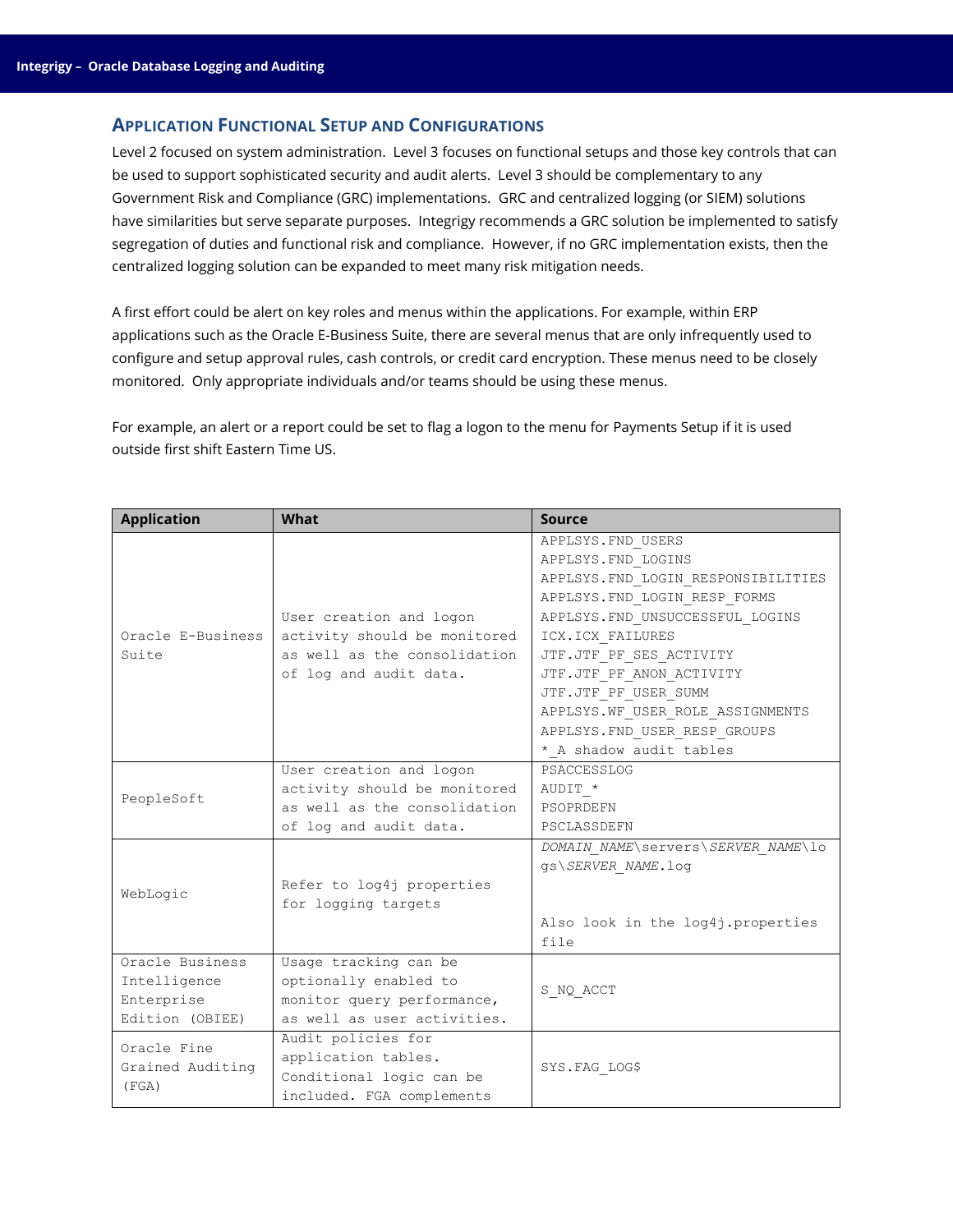| <b>Application</b> | What                         | Source                         |
|--------------------|------------------------------|--------------------------------|
|                    | the new Oracle Database 12c  |                                |
|                    | Unified Audit by enabling    |                                |
|                    | audit conditions to be       |                                |
|                    | associated with specific     |                                |
|                    | columns.                     |                                |
|                    |                              | APEX WORKSPACE APEX USERS      |
|                    | Apex user creation and       | APEX WORKSPACE ACCESS LOG      |
| Oracle Apex        | activities are logged in     | APEX_WORKSPACE_ACTIVITY LOG    |
|                    | several standard tables.     | APEX WORKSPACE LOG SUMMARY     |
|                    |                              | APEX WORKSPACE LOG SUMMARY USR |
|                    | Label Security allows for    |                                |
|                    | strict security requirements |                                |
| Oracle Label       | to be met such as for "Need  |                                |
|                    | to know" Mandatory Access    | SYS.DBA policyname AUDIT TRAIL |
| Security           | Control. Logs are generated  |                                |
|                    | according to the policy      |                                |
|                    | name.                        |                                |
| 12c Real           | Creation of user accounts    |                                |
|                    | should be monitored along    | SYS.DBA XS USERS               |
| Application        | with the consolidation of    | SYS.UNIFIED AUDIT TRAIL        |
| Security           | log data.                    |                                |
|                    | For Oracle 12c all log and   |                                |
| Oracle 12c         | audit data has been          |                                |
| Unified Audit      | consolidated into a single   | SYS.UNIFIED_AUDIT_TRAIL        |
|                    | view                         |                                |

# <span id="page-21-0"></span>**OTHER FEATURES OF NOTE**

Level 3 of the Framework is continuous and only limited by the permutations and possibilities allowed by the log and audit data. Several standard features of the Oracle database should be kept in mind when considering what alerts and correlations are possible when combining Oracle and application log and audit data.

### *Client Identifier*

Default Oracle database auditing stores the database username but not the application username. In order to pull the application username into the audit logs, the CLIENT IDENTIFIER attribute needs to be set for the application session which is connecting to the database. The CLIENT\_IDENTIFIER is a predefined attribute of the built-in application context namespace, USERENV, and can be used to capture the application user name for use with global application context, or it can be used independently.

CLIENT IDENTIFIER is set using the DBMS\_SESSION.SET\_IDENTIFIER procedure to store the application username. The CLIENT IDENTIFIER attribute is one the same as V\$SESSION.CLIENT\_IDENTIFIER. Once set you can query V\$SESSION or SELECT SYS\_CONTEXT('USERENV','CLIENT\_IDENTIFIER') FROM DUAL.

The table below offers several examples of how CLIENT\_IDENTIFIER is used. For each example, for Level 3 alerts, consider how the value of CLIENT IDENTIFIER could be used along with network usernames, enterprise application username as well as security and electronic door system activity logs.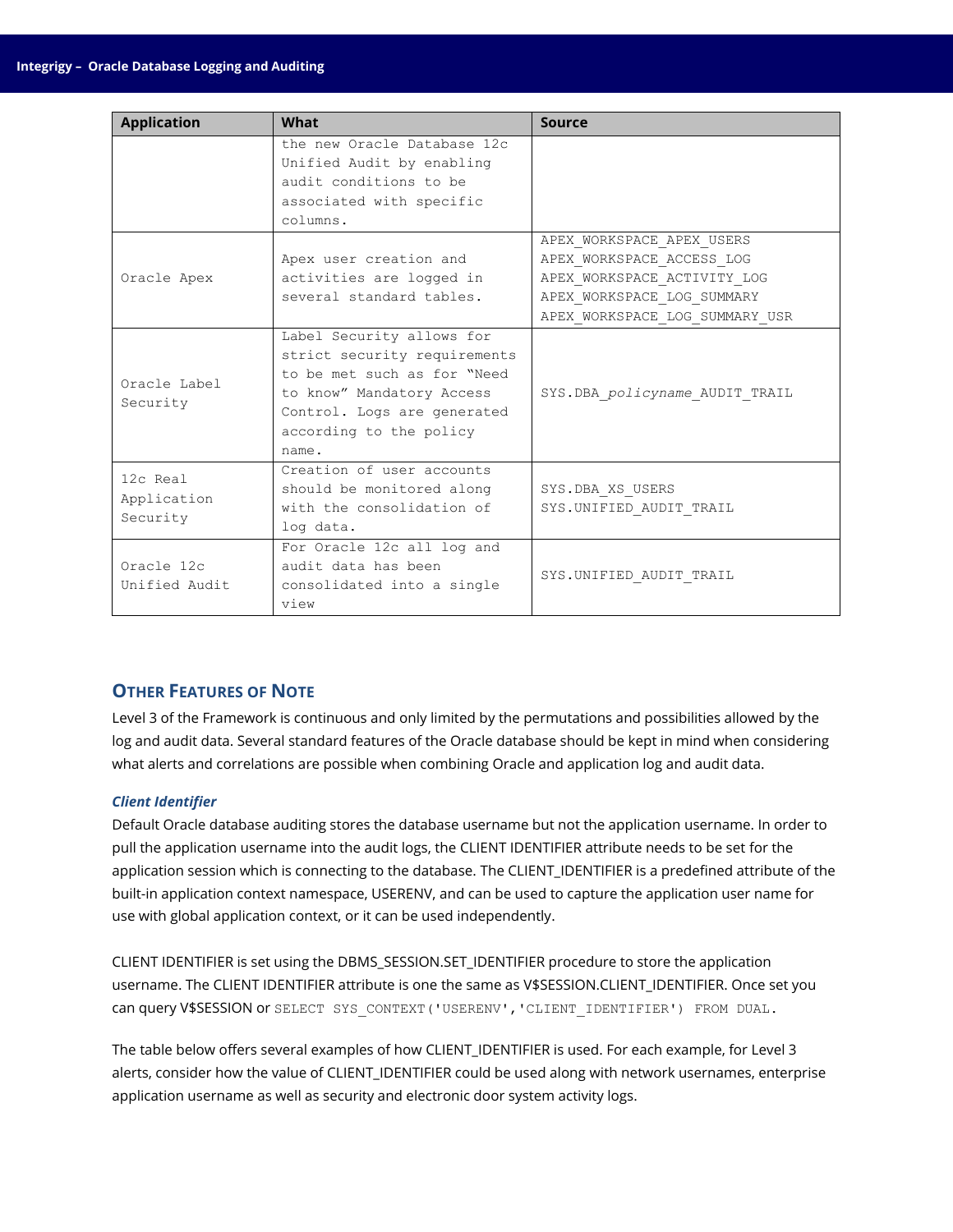| <b>Oracle CLIENT IDENTIFIER</b>                                     |                                                                                                                                                                                                                                                                                                                                                                                  |  |  |  |
|---------------------------------------------------------------------|----------------------------------------------------------------------------------------------------------------------------------------------------------------------------------------------------------------------------------------------------------------------------------------------------------------------------------------------------------------------------------|--|--|--|
| <b>Application</b>                                                  | <b>Example of how used</b>                                                                                                                                                                                                                                                                                                                                                       |  |  |  |
| E-Business<br>Suite                                                 | As of Release 12, the Oracle E-Business Suite automatically sets and<br>updates CLIENT IDENTIFIER to the FND USER. USERNAME of the user<br>logged on. Prior to Release 12, follow Support Note How to add<br>DBMS SESSION. SET IDENTIFIER (FND GLOBAL. USER NAME) to<br>FND GLOBAL. APPS INITIALIZE procedure (Doc ID 1130254.1)                                                 |  |  |  |
| PeopleSoft                                                          | Starting with PeopleTools 8.50, the PSOPRID is now additionally set<br>in the Oracle database CLIENT IDENTIFIER attribute.                                                                                                                                                                                                                                                       |  |  |  |
| SAP                                                                 | With SAP version 7.10 above, the SAP user name is stored in the<br>CLIENT IDENTIFIER.                                                                                                                                                                                                                                                                                            |  |  |  |
| Oracle<br>Business<br>Intelligence<br>Enterprise<br>Edition (OBIEE) | When querying an Oracle database using OBIEE the connection pool<br>username is passed to the database. To also pass the middle-tier<br>username, set the user identifier on the session. To do this in<br>OBIEE, open the RPD, edit the connection pool settings and create a<br>new connection script to run at connect time. Add the following line<br>to the connect script: |  |  |  |
|                                                                     | CALL DBMS SESSION.SET IDENTIFIER ('VALUEOF (NQ SESSION.USER)')                                                                                                                                                                                                                                                                                                                   |  |  |  |

### *Database Link Usage*

A database link is a one-way connection between two databases. Starting with Oracle version 11.2.0.3, database session information now can report additional information for those sessions involving database links. As often database links are created between databases of different security profiles; it is important to note that it is now able to log session activity that includes the details of the database link:

DBLINK\_INFO returns the source of a database link. Specifically, it returns a string of the form:

SOURCE\_GLOBAL\_NAME=*dblink\_src\_global\_name*, DBLINK\_NAME=*dblink\_name*, SOURCE\_AUDIT\_SESSIONID=*dblink\_src\_audit\_sessionid*

where:

- *dblink\_src\_global\_name* is the unique global name of the source database
- *dblink\_name* is the name of the database link on the source database
- *dblink\_src\_audit\_sessionid* is the audit session ID of the session on the source database that initiated the connection to the remote database using *dblink\_name*

#### You can verify DBLINK\_INFO:

- **•** Oracle 12c provides a DBLINK\_INFO column in SYS. UNIFIED AUDIT TRAIL.
- SELECT SYS\_CONTEXT('USERENV','DBLINK\_INFO') FROM DUAL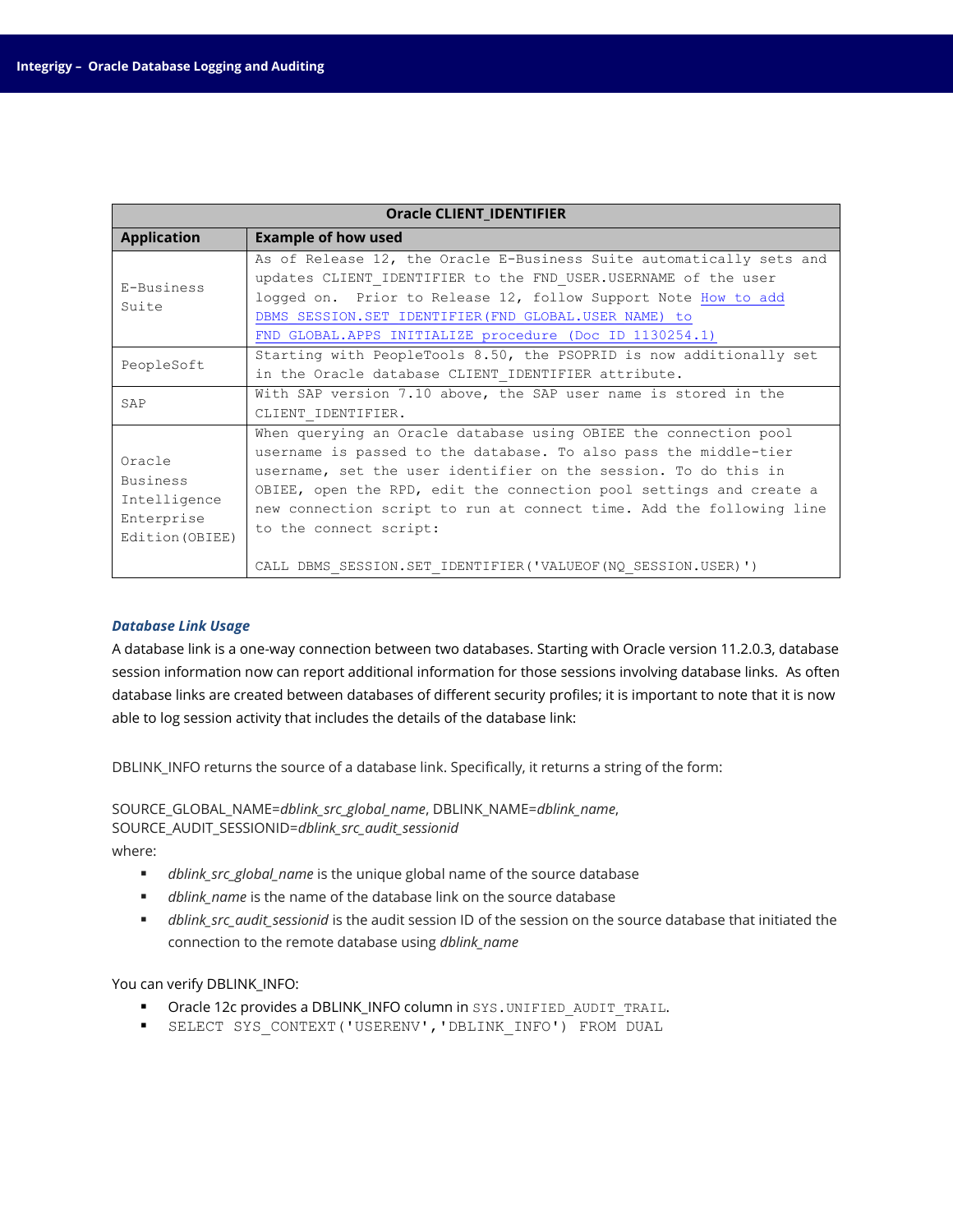#### *Last Login*

Tracking when database users last logged in is a common compliance requirement. This is required in order to reconcile users and cull stale users. New with Oracle12c, Oracle provides this information for database users. The system table SYS.DBA\_USERS has a column, last\_login.

Example:

```
select username, account status, common, last login
from sys.dba_users
order by last login asc;
```

| <b>Username</b>     | Account Status   Common |     | Last_Login                      |
|---------------------|-------------------------|-----|---------------------------------|
|                     |                         |     | 05-AUG-14 12.46.52.000000000 PM |
| C##INTEGRIGY        | OPEN                    | YES | AMERICA/NEW YORK                |
|                     |                         |     | 02-SEP-14 12.29.04.000000000 PM |
| C##INTEGRIGY TEST 2 | OPEN                    | YES | AMERICA/NEW YORK                |
|                     | EXPIRED &               |     | 02-SEP-14 12.35.56.000000000 PM |
| <b>XS\$NULL</b>     | LOCKED                  | YES | AMERICA/NEW YORK                |
|                     |                         |     | 04-SEP-14 05.03.53.000000000 PM |
| SYSTEM              | OPEN                    | YES | AMERICA/NEW YORK                |

# <span id="page-23-0"></span>**AUTOMATE COMPLIANCE TASKS**

Throughout this document, the recommended logging alerts are all able to be mapped back to PCI, HIPAA, NIST 800-53, IS0 27000, and SOX (COBIT). By building automated alerts, staff members do not need to monitor manually and need only to review and confirm. This should largely automate compliance tasks; however, each client will have their own unique compliance requirements.

# <span id="page-23-1"></span>**ADDITIONAL ALERTS**

As with Levels 1 and 2, the table below is by no means conclusive. Simple things can trigger serious high-risk security events. As such, the table below should be seen as much as a starting point as it is an educational tool. What to monitor for and whom to notify will largely be determined by each client's unique risk profile.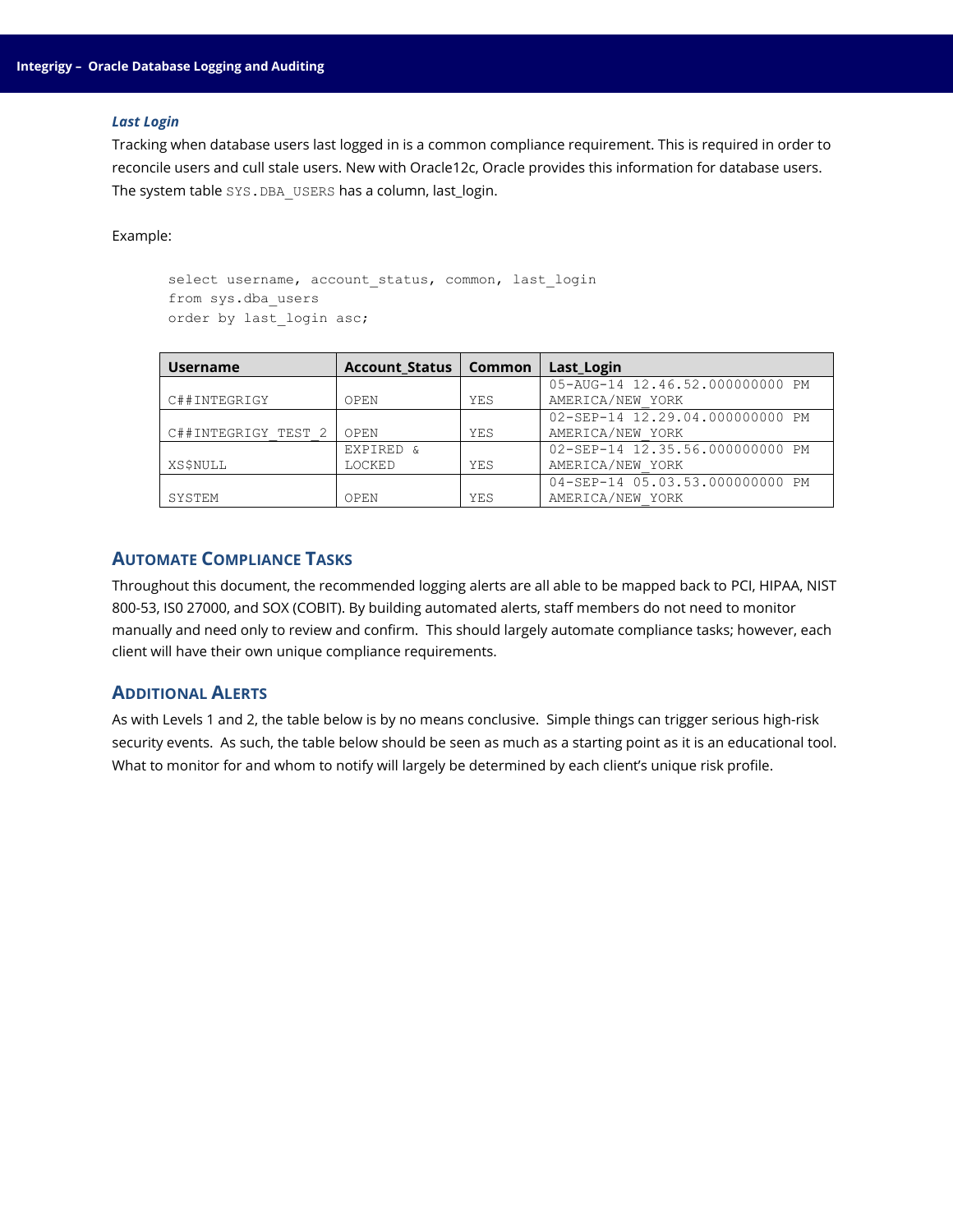# <span id="page-24-0"></span>**APPENDIX A – EXAMPLE LEVEL 1 AUDIT SCRIPT**

# /\*

Integrigy Log and Audit Framework Level 1 Script Oracle Database security check

Copyright (c) 2007-2014 Integrigy Corporation

Version 28 – August 12, 2014

Disclaimer:

As with any script provided by a third-party, this script should be reviewed prior to running in a production environment. With any script, there is always a risk of causing unintended performance or availability issues. This script is provided as-is and is intended for instructional purposes only.

Instructions:

Execute this script using a SQL tool like SQL\*Plus, SQL Developer or TOAD.

#### \*/

```
Audit session;
Audit user;
Audit role;
Audit database link;
Audit public database link;
Audit alter system;
Audit alter database;
Audit system grant;
Audit profile;
Audit grant directory;
Audit grant procedure;
Audit grant sequence;
Audit grant table;
Audit grant type;
Audit system audit;
Audit sysdba;
Audit sysoper;
/
```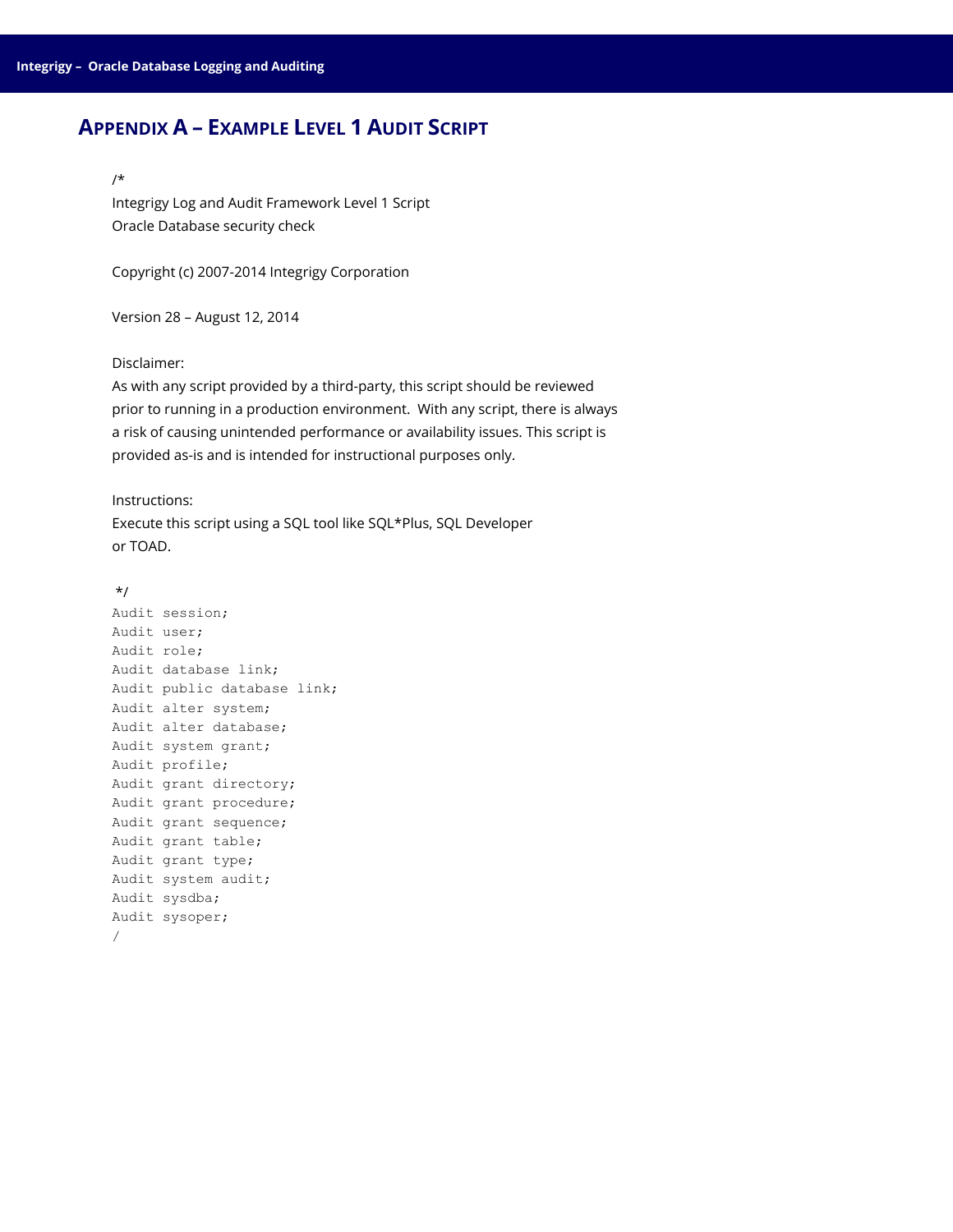# <span id="page-25-0"></span>**REFERENCES**

#### <span id="page-25-1"></span>**GENERAL**

- "Building an Audit Trail in an Oracle Applications Environment," Jeff Hare and Stephen Kost, [http://www.integrigy.com/files/Building\\_an\\_Audit\\_Trail\\_in\\_an\\_Oracle\\_Applications\\_Environment.pdf](http://www.integrigy.com/files/Building_an_Audit_Trail_in_an_Oracle_Applications_Environment.pdf)
- "Real World Database Auditing," Stephen Kost, Collaborate 2009, Session #602, <http://www.integrigy.com/files/IOUG%202009%20-%20Real%20World%20Database%20Auditing.pdf>
- "Applied Oracle Security," Knox et al., Oracle Press, 2010
- "Protecting Oracle Database 12c," Paul Wright, Apress 2014

### <span id="page-25-2"></span>**ORACLE DOCUMENTATION**

- "Oracle Database Security Guide 12c Release 1 (12.2) E48135-09," Oracle Corporation, July 2014 <http://docs.oracle.com/database/121/DBSEG/E48135-09.pdf>
- "Oracle Database Reference 12c Release 1 (12.1) E41527-12," Oracle Corporation, August 2014 <http://docs.oracle.com/database/121/REFRN/refrn23884.htm#REFRN23884>
- "Security and Compliance with Oracle Database 12c," Oracle Corporation, April 2014, [http://docs.oracle.com/cd/E23574\\_01/server.103/e16813.pdf](http://docs.oracle.com/cd/E23574_01/server.103/e16813.pdf)
- "Oracle Database Concepts 12*c* Release 1 (12.1) E41396-10" , Oracle Corporation, August 2014 <http://docs.oracle.com/database/121/CNCPT/E41396-10.pdf>
- "Oracle Database Real Application Security Administrator's and Developer's Guide 12c Release 1 (12.1) E48189-08," Oracle Corporation, July 2014 <http://docs.oracle.com/database/121/DBFSG/E48189-08.pdf>

# <span id="page-25-3"></span>**ORACLE SUPPORT**

- "Troubleshooting (Audit Trail)," Oracle Support Note ID 105624.1, Oracle Corporation, 10 December 2013, <https://support.oracle.com/rs?type=doc&id=105624.1>
- "Auditing How To, Troubleshooting, and Error Message Document," Oracle Support Note ID 1579731.1, Oracle Corporation, 3 September 2013, <https://support.oracle.com/rs?type=doc&id=1579731.1>
- "Master Note For Oracle Database Auditing," Oracle Support Note ID 1299033.1, Oracle Corporation, 7 January 2014, <https://support.oracle.com/rs?type=doc&id=1299033.1>
- "Master Note for Oracle Database Fine-Grained Auditing," Oracle Support Note ID 1533543.1, Oracle Corporation, 25 April 2013, <https://support.oracle.com/rs?type=doc&id=1533543.1>